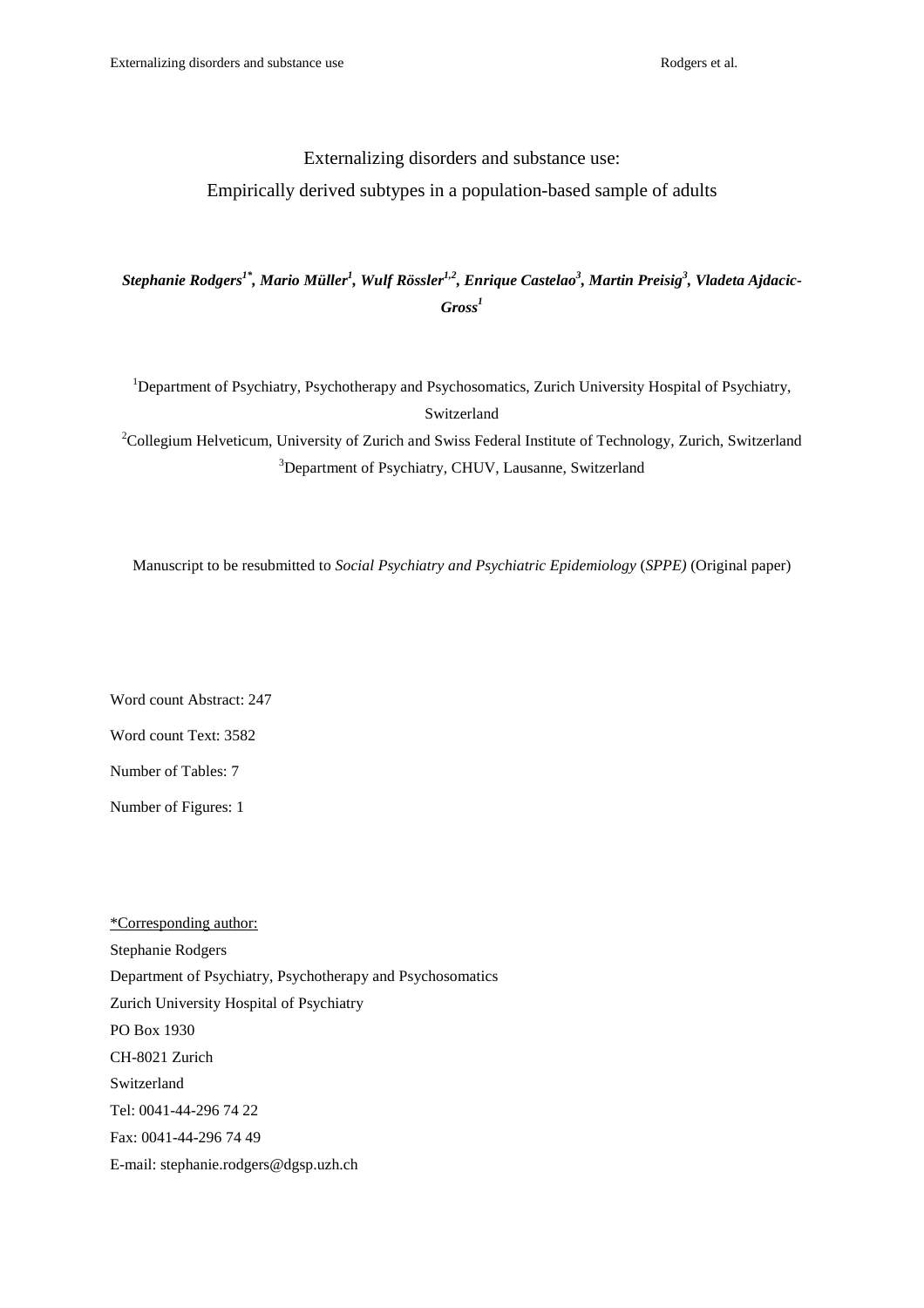## *Purpose:*

Attention-deficit/hyperactivity disorder (ADHD), conduct disorder (CD), and oppositional defiant disorder (ODD) are common externalizing disorders of childhood. The common effects of these disorders on substance abuse need further investigation. The current study investigated the joint clusters of childhood/adolescence ADHD, CD, and ODD, and their influence on substance abuse/dependence in a population-based sample of adults.

#### *Methods:*

The data were drawn from the PsyCoLaus study (*n*=3720) conducted in Lausanne, Switzerland. The populationbased sample included 238 subjects meeting criteria for ADHD/ODD/CD diagnoses before the age of 15. Latent class analyses (LCA) were performed in order to derive comorbidity subtypes, which were subsequently characterized with respect to psychosocial correlates and substance use.

## *Results:*

The best fit in LCAs was achieved with three latent classes: an ADHD subtype (35.7%); an externalizing multimorbid subtype (33.6%) involving ODD, ADHD, and CD; and a third subtype with CD (30.7%). The CD subtype showed the highest association with substance use. Apart from this, the externalizing multimorbid subtype was also significantly linked to substance use. The ADHD subtype had only elevated frequencies for alcohol dependence in comparison with subjects that had no history of ADHD, ODD, and CD during childhood or adolescence. Finally, important interactions between subtypes and sex were observed with regard to substance use.

## *Conclusions:*

This study provides evidence showing that subtyping the externalizing disorders, ADHD, ODD and CD, along their comorbidity patterns leads to important differences regarding substance use. This could have implications for the etiology, prevention, and treatment of substance use disorders.

*Key words: Attention-deficit/hyperactivity disorder, conduct disorder, oppositional defiant disorder, latent class analysis, epidemiology*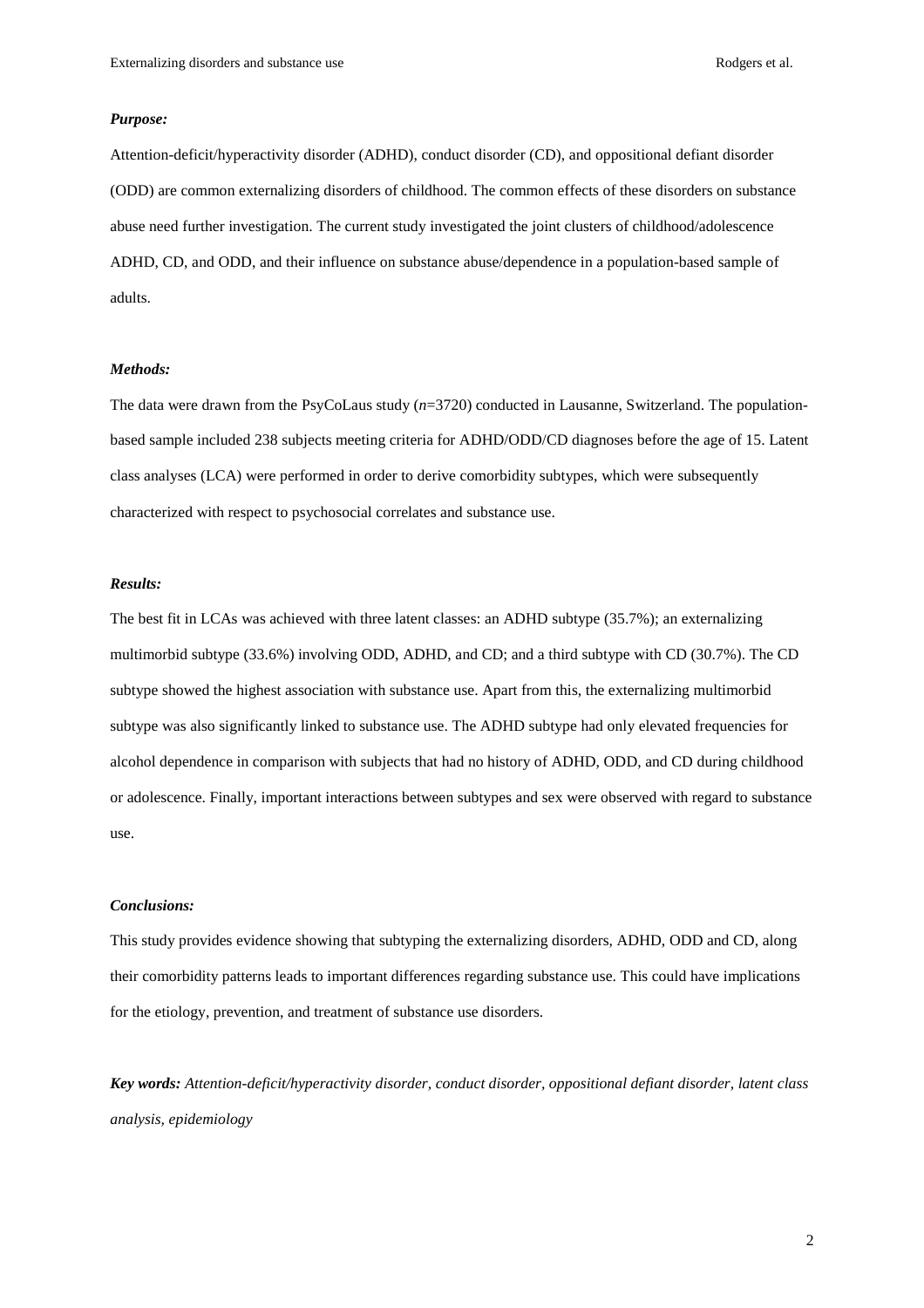### **Introduction**

Attention deficit hyperactivity disorder (ADHD) is the most common externalizing disorder of childhood, with prevalence rates between 3 and 7.5%, and, with looser definitions, even up to 17% [1]. Subjects with ADHD frequently remain symptomatic into adulthood. This disorder is associated with adverse long-term functional outcomes, such as poor interpersonal relationships and lower educational qualifications, leading to high economic and social burdens [2]. One of the most controversial issues in the research on ADHD is its relation to comorbid disorders such as substance abuse [3]. A recent meta-analysis demonstrated that childhood ADHD was associated with nicotine use in adolescence and with alcohol and drug use disorders in adulthood [4]. These results were confirmed in a large population-based study [5]. Prevalence rates of substance use disorders were shown to be more than two-fold higher than the 8-15% in the general population [6]. In this context, there is still no consensus on the question whether the ADHD inattention symptoms or the ADHD hyperactivity/impulsivity symptoms are more predictive of substance problems [7-9]. In addition, some studies found a direct association between ADHD and substance abuse [10], while others demonstrated that this relationship disappears when cooccurring conduct disorder (CD) is taken into account [8,11,12]. Flory et al. [3] noted that any observed association between ADHD and substance abuse not considering the overlap of ADHD with CD may be spurious. If ADHD stands as a proxy for CD, the observed relation would be nothing more than the wellreplicated association between CD and substance abuse [3]. Furthermore, oppositional defiant disorder (ODD) is likewise highly comorbid with ADHD and could be a predictor for the development of CD [13,9]. There is evidence that ADHD and many comorbid conditions associated with ADHD are heritable [14,15]. One study demonstrated that major genes underlie a broad behavioral phenotype including ADHD, CD, ODD, and alcohol abuse or dependence [16]. A recent controlled study on the offspring of patients with opioid dependence revealed an increased risk of ADHD in the offspring after adjustment for the effects of comorbid ODD and CD in parents, supporting shared etiological factors between ADHD and substance use disorders [17].

Hence, ADHD, CD and ODD show a complex overlap and therefore the common effects of these disorders on substance abuse/dependence need further investigation. This has major implications for etiology, prevention, and treatment of substance use disorders [3]. In particular, population-based samples enabling the examination of the joint relations between these disorders and the risk of substance abuse among adults are lacking [3,8]. A further missing area of research are sex differences in the relations among these externalizing disorders and substance abuse, despite the diverse overall prevalence of these disorders, making differential relations plausible [3].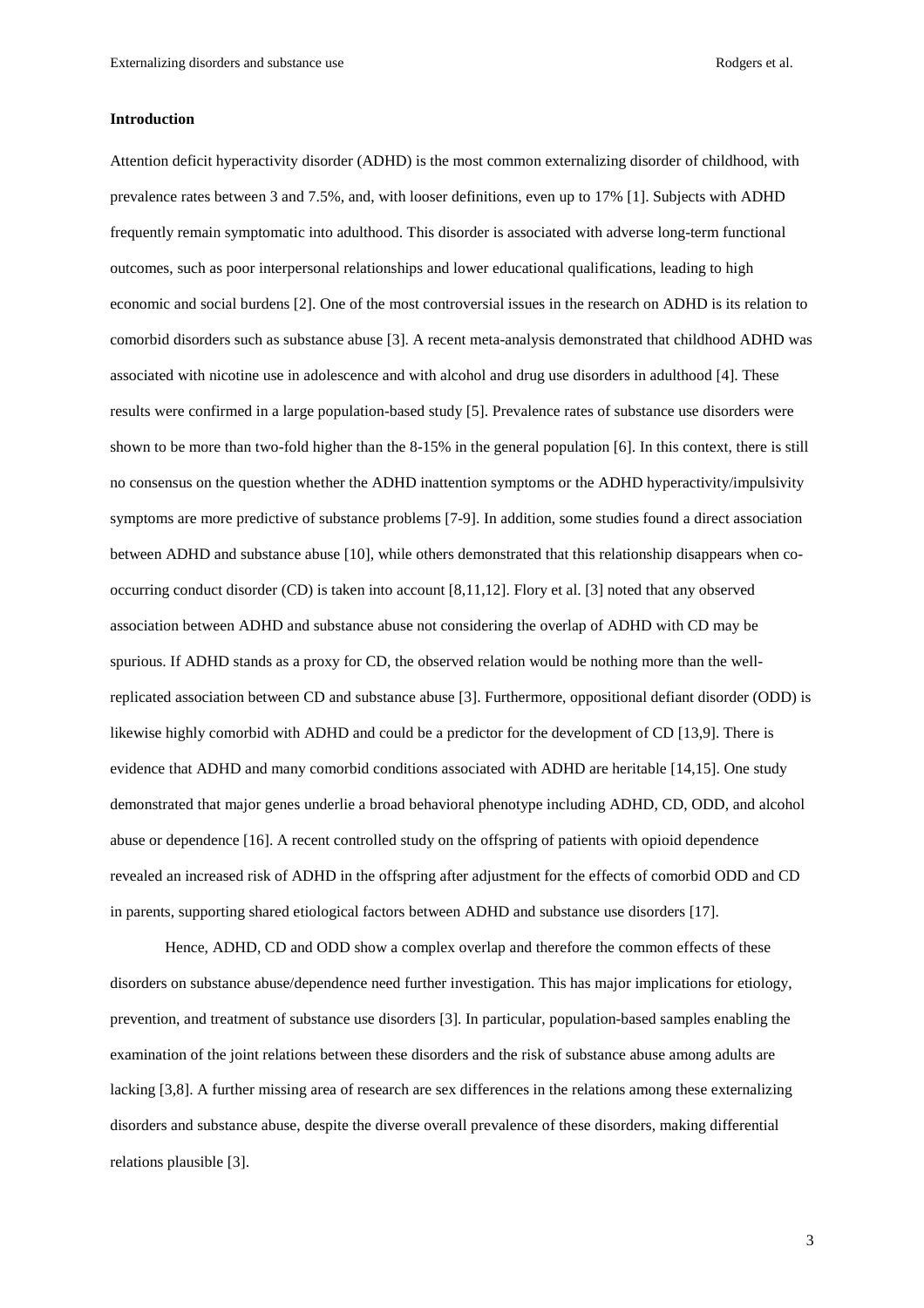Accordingly, the major aim of the current study was to analyze the joint clusters of childhood ADHD, CD, and ODD and their influence on substance abuse/dependence in a community-based sample of Swiss adults. In a further step, the resultant subgroups were characterized by psychosocial characteristics and analyzed with regard to further topics of interest.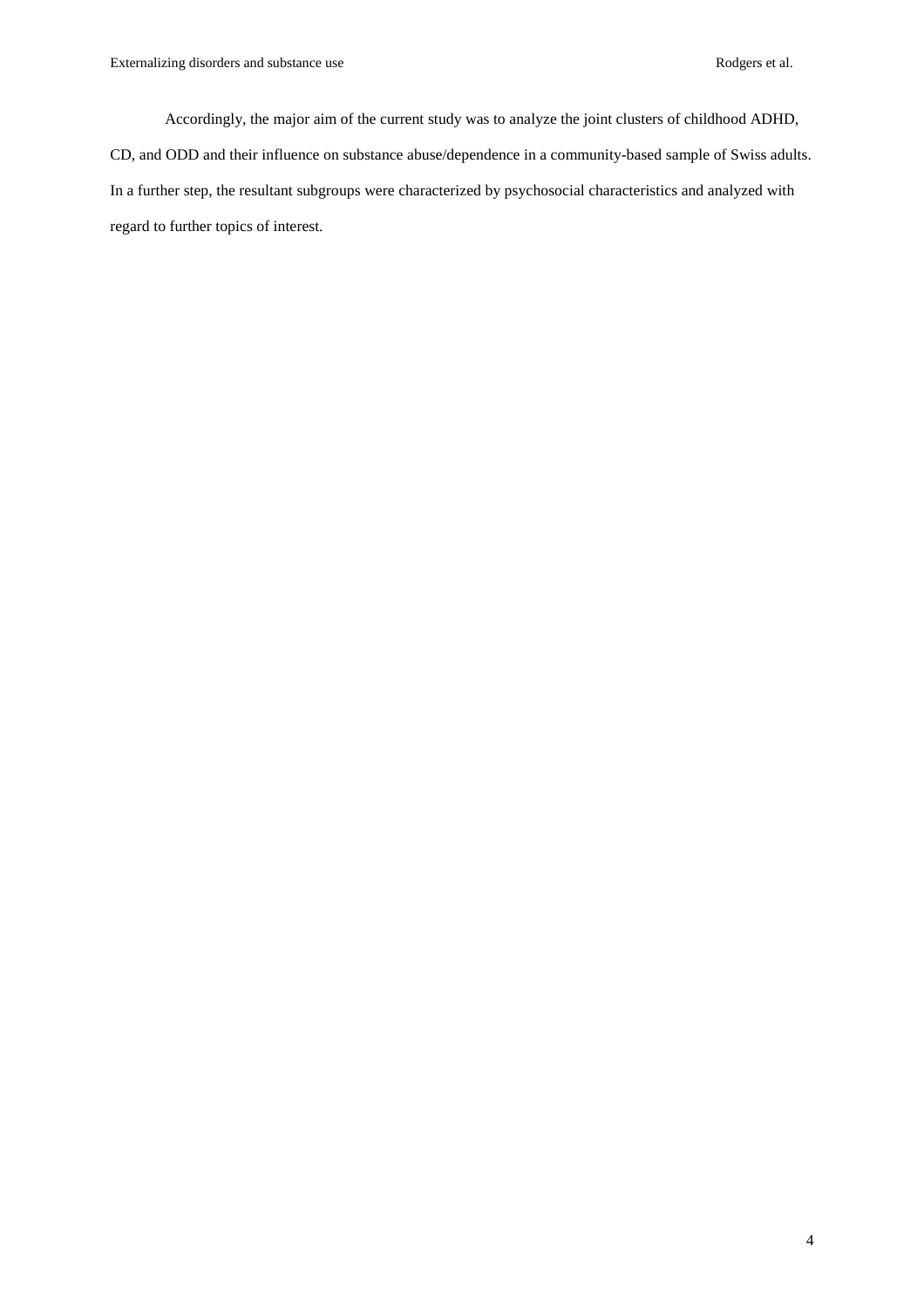### **Methods**

#### *Sample and procedures*

The sample stemmed from the PsyCoLaus study [18], a subsample of the randomly selected population-based CoLaus survey [19]. Participants in CoLaus were recruited between 2003 and 2006 in the city of Lausanne (Switzerland) and underwent a physical examination in an outpatient clinic [19]. One year later all CoLaus participants in the age range of 35 to 66 years were invited to participate in the psychiatric arm of the study (PsyCoLaus). Among the 5535 subjects participating in the CoLaus study, 3720 individuals (67%) took part in PsyCoLaus [18]. A major aim of the PsyCoLaus study was to establish the prevalences of threshold and subthreshold psychiatric syndromes. For the current paper, a subsample meeting the criteria for ADHD/ODD/CD diagnoses before the age of 15 was selected (*n*=238; 6.4%).

The study was approved by the Ethics Committee of the University of Lausanne, Switzerland. All participants gave their written consent after being informed of the goal and funding of the study [18].

### *Measures*

The psychiatric part of the assessment within the PsyCoLaus study included the French version of the semistructured Diagnostic Interview for Genetic Studies (DIGS) [20,21]. The DIGS comprises information on a broad spectrum of DSM-IV Axis I diagnoses [18]. Inter-rater and test-retest reliability of the French version were successfully established in a clinical sample of Lausanne for major mood and psychotic disorders [20] as well as for substance use disorders and antisocial personality [22]. The ADHD and ODD sections were translations of the Yale Family Study version of the Schedule for Affective Disorders and Schizophrenia - Lifetime and Anxiety disorder version [SADS-LA; 23]. The ADHD and ODD sections of this interview were developed in analogy to the corresponding sections in the Kiddie-Schedule for Affective Disorders and Schizophrenia [K-SADS-E; 24].

## *Statistical analysis*

#### *Latent Class Analysis*

Latent class analyses (LCA) were performed to empirically identify the common patterns of ADHD, CD, and ODD. The goal of person-centered approaches such as LCA is to group individuals into homogeneous categories. In this manner, unobserved population heterogeneity can be captured by qualitatively or quantitatively differing subgroups [25].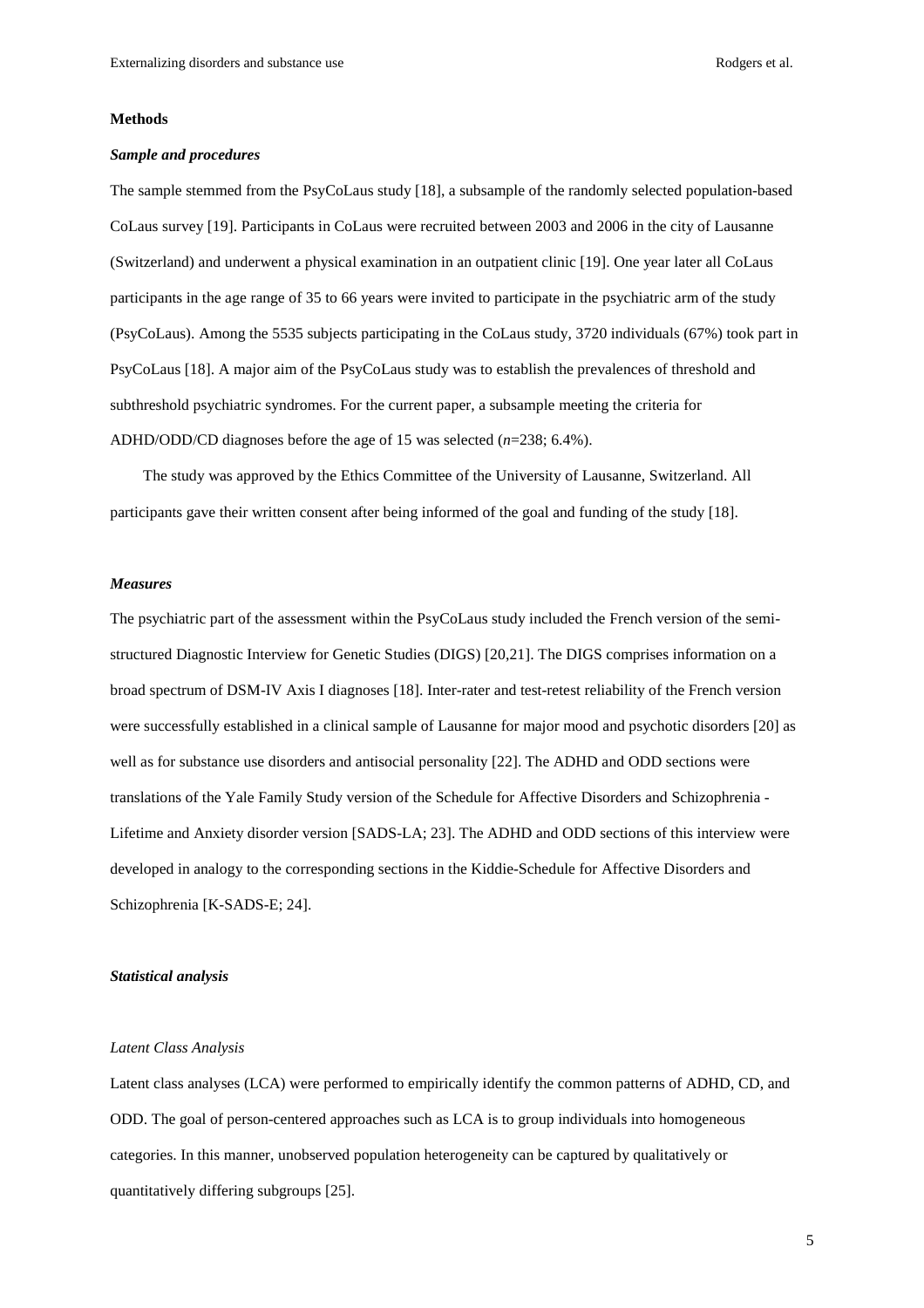The most common statistical model fit indices are the Akaike information criterion [AIC; 26], the Bayesian information criterion [BIC; 27], the sample-size adjusted BIC [ABIC; 28], and the entropy measure. The lower the values of the AIC, BIC and ABIC are, the better is the model fit*.* The entropy index (range from 0 to 1) measures the precision of classification. High values indicate distinct classes. Based on an extension of a theorem by Vuong [29], Lo, Mendell and Rubin [30] proposed the Lo-Mendell-Rubin likelihood ratio test (LMR-LRT), a test procedure, which compares the model with k classes compared to a model with (k-1) classes [31]. However, as Muthén [32] pointed out, only the consideration of the fit indices in combination with the interpretability and theoretical appropriateness of a given class solution, should guide the final selection. Up to seven latent class models were fitted to the data. These models were compared by the above described model fit indices.

LCA were computed using Mplus version 7 for Macintosh [33]. The number of random starts was set at up to 5000, using the 500 best solutions in the final calculation. Chi-square tests, Fisher's exact tests, Kruskal-Wallis tests, and multinomial logistic regression analyses (odds ratios (OR) with 95% confidence intervals (CI)) adding interaction terms (sex x latent class) were computed using SPSS statistics version 20 for Macintosh (SPSS Inc., USA).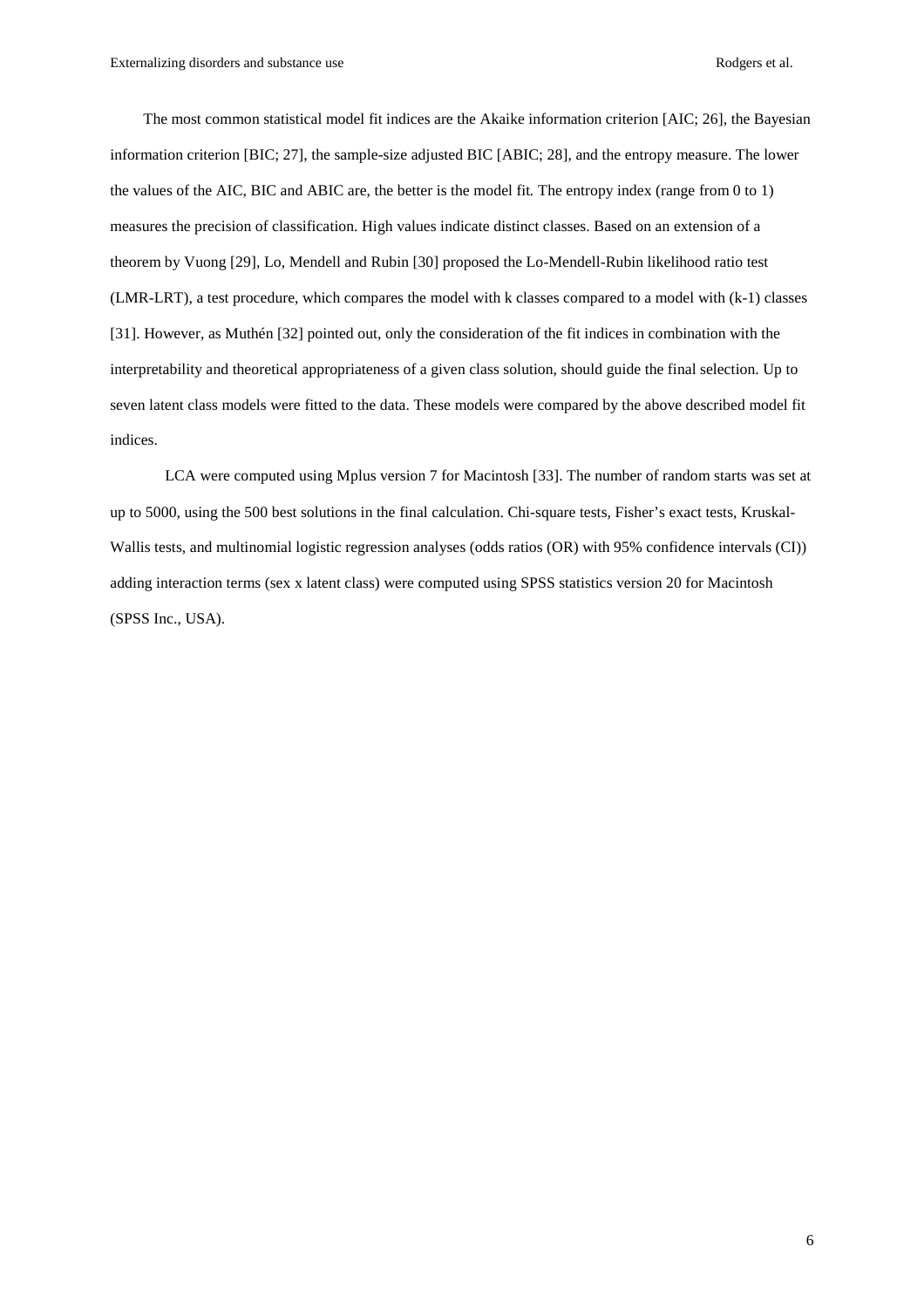## **Results**

## *Overall demographics*

The demographic distribution of the subsample with externalizing disorders before the age of 15 and the remaining PsyCoLaus sample are shown in Table 1. Sex, age, and socio economic status differed between the two subsamples.

*--Insert Table 1 about here--* 

## *Model selection*

Up to seven LCA models were fitted to the data and compared on the basis of the resulting goodness of fit indices (Table 2). The model fit indices consistently indicated that the three-class solution would provide the best fit to the data. Therefore, the three-class model was chosen for the final analyses.

*--Insert Table 2 about here—* 

### *Diagnoses profiles*

In order to facilitate interpretation, the estimated probabilities of manifesting an externalizing disorder were plotted in Fig. 1. The first class comprised 33.6% of respondents who depicted high probabilities for all three disorders. Accordingly, this class was labeled as 'externalizing multimorbid' subtype. Subjects belonging to the second class (35.7%) showed high probabilities for ADHD disorder, while the probabilities for CD and ODD were only low and zero, respectively. This class was labeled 'ADHD'. Finally, the third class included 30.7% of individuals with high probabilities of having CD, and zero probabilities for the two additional disorders ODD and ADHD. Consequently, this class was labeled 'CD'.

*--Insert Fig. 1 about here--* 

## *Demographic characteristics*

The demographic characteristics of the three empirically derived latent classes are presented in Table 3. The classes did not significantly differ in the distribution of the demographic variables sex, age, religious affiliation,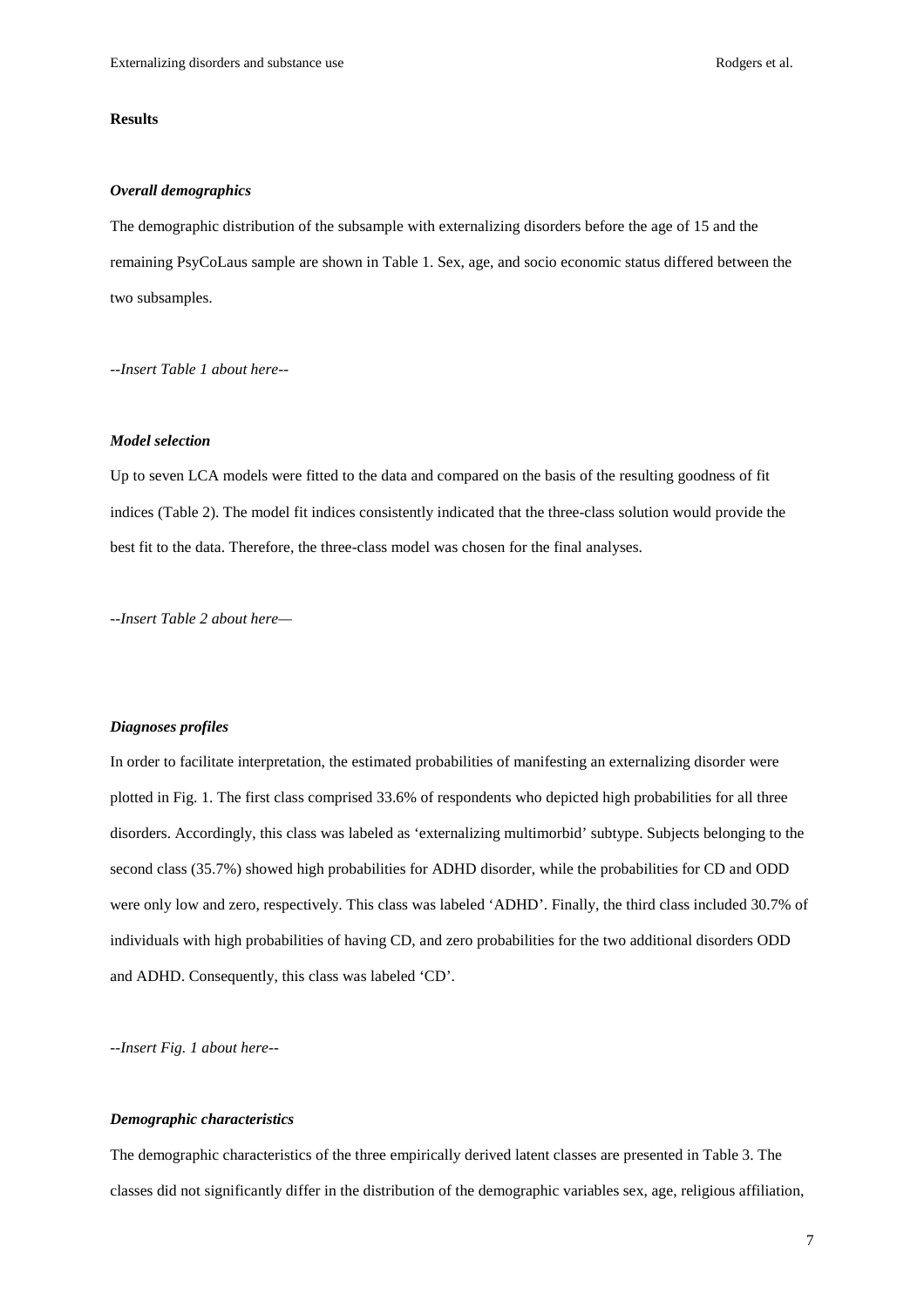marital status and occupation. However, the socio economic status (SES) following Hollingshead revealed significant overall differences, which resulted from significant subgroup differences between the ADHD and the CD classes.

*-- Insert Table 3 about here--* 

## *ADHD subscales inattention, hyperactivity, and impulsivity*

The three LCA subtypes displayed significant differences in the ADHD subscales inattention, hyperactivity, and impulsivity. While the values of inattention were highest in the ADHD subtype, both hyperactivity and impulsivity were most pronounced in the externalizing multimorbid subtype (Table 4).

*-- Insert Table 4 about here--* 

## *Substance abuse/dependence*

Table 5 shows the frequencies of alcohol and illicit drug abuse/dependence. Due to the small cell sizes, abuse and dependence of specific illicit drugs were combined to single categories. Alcohol abuse occurred more often in the externalizing multimorbid and the CD subtype compared to the ADHD subtype. The same pattern was observed for marijuana abuse/dependence. However, narcotic dependence was more frequent in the CD class in comparison to the other two subtypes. If all illicit drugs were collapsed into one category, subjects of the CD subtype and the externalizing multimorbid met the criteria for drug abuse or dependence more frequently than the members of the ADHD subtype.

#### *--Insert Table 5 about here--*

Table 6 summarizes additional characteristics of the latent classes, including psychopharmaceutical treatment, stationary hospitalization, childhood adversities and further problems during childhood, sleep and traumatic experiences. Subjects with membership in the ADHD class consumed significantly more often sedative, hypnotic drugs or tranquillizers than the CD subgroup. Dyslexia occurred more frequently in the ADHD class compared to both the externalizing multimorbid class and the CD class. Finally, childhood adversities and traumatic experiences revealed merely trend-level associations, e.g. with an unhappier childhood, more running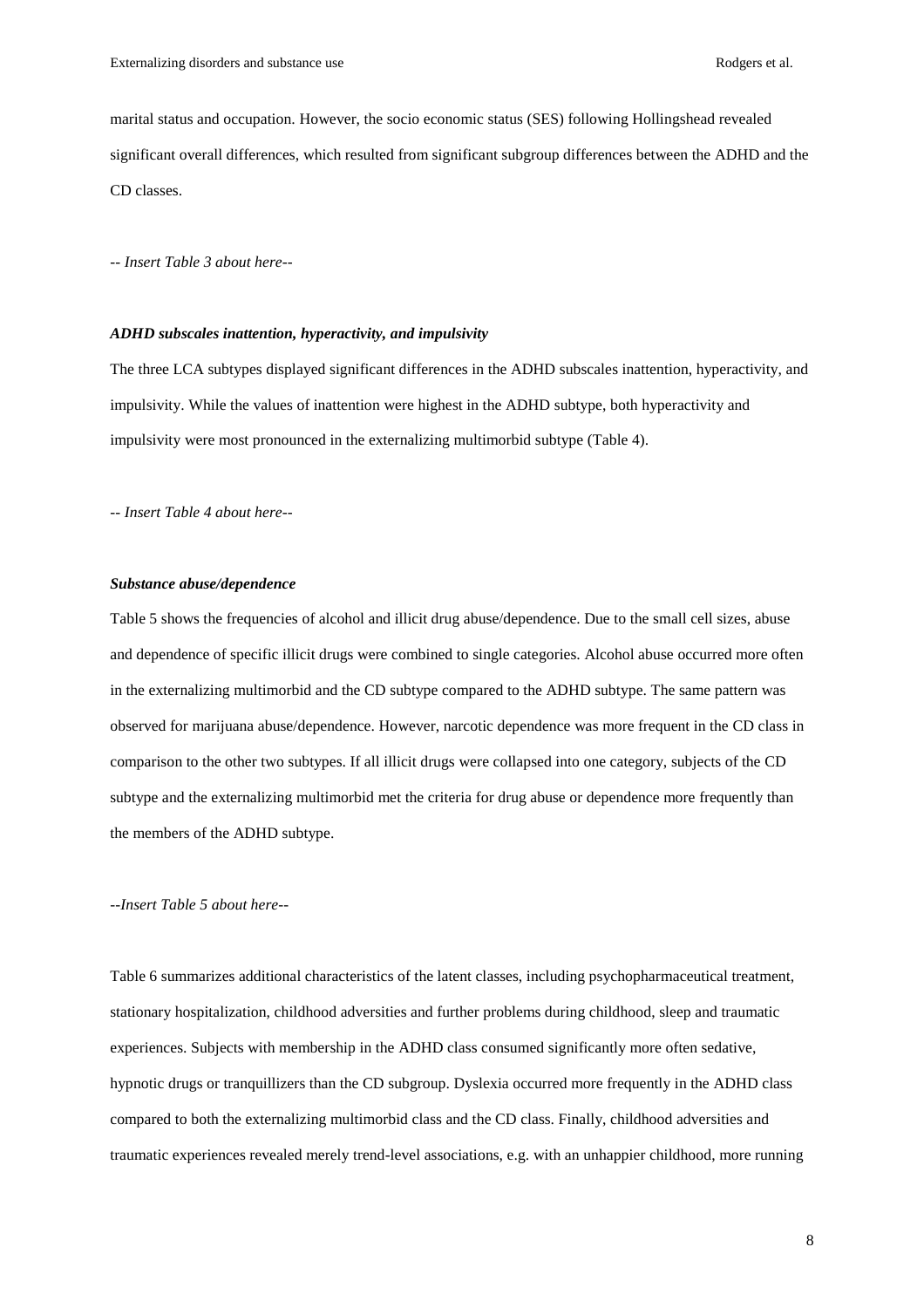away from home, more violence in the CD class, and more children's home stays in externalizing multimorbid class.

#### *--Insert Table 6 about here--*

From the additional internalizing diagnoses, only dysthymia reached the common significant level. Subjects with ADHD more often had a lifetime diagnosis of dysthymia than subjects from the externalizing multimorbid subtype. With regard to antisocial personality disorder, more participants with CD were diagnosed with this disorder compared to subjects with ADHD. Trend-level associations showed more overanxious disorders in the externalizing multimorbid subtype, and more MDD in the ADHD subtype. Familial psychopathology did not significantly differ between the subtypes, apart from more familial anxiety in the CD subtype (trend-level) (Table 7).

*--Insert Table 7 about here--* 

## *Sex differences*

The analysis examining interactions between sex and latent class showed differences and similarities between males (m) and females (f) regarding the risk for substance use (data not tabulated). The odds ratios were comparatively lower for both sexes within the ADHD group compared to the male group manifesting CD for substance dependence (m:  $OR = 0.07$ ,  $CI = 0.01 - 0.55$ ,  $p < 0.05$ ; f:  $OR = 0.21$ ,  $CI = 0.05 - 1.02$ ,  $p < 0.05$ ), substance abuse (m: OR = 0.13, CI = 0.03 – 0.59, p < 0.01; f: OR = 0.09, CI = 0.01 – 0.75, p < 0.05), and alcohol abuse (m: OR = 0.14, CI = 0.05 – 0.41, p < 0.001; f: OR = 0.28, CI = 0.10 – 0.79, p < 0.05). In contrast, the externalizing multimorbid subtype only showed a significantly lower odds ratio for females if compared to the subgroup of CD males, and beyond that, was restricted to substance dependence (f:  $OR = 0.21$ ,  $CI = 0.04 - 0.99$ ,  $p < 0.05$ ) and alcohol abuse (f: OR = 0.17, CI = 0.05 – 0.55, p < 0.001). The results regarding alcohol abuse were not feasible.

## *Analyses of subtypes including the entire PsyCoLaus sample*

In further analyses, the whole PsyCoLaus sample was included. The significant subgroup differences resulting from these comparisons will be listed in the following: Any illicit drug abuse: externalizing multimorbid subtype vs. remaining PsyCoLaus sample ( $\chi^2$  = 20.828; df = 1; *p*< .001); CD subtype vs. remaining PsyCoLaus sample  $(\chi^2 = 66.324; df = 1; p < .001)$ ; illicit drug dependence: externalizing multimorbid subtype vs. remaining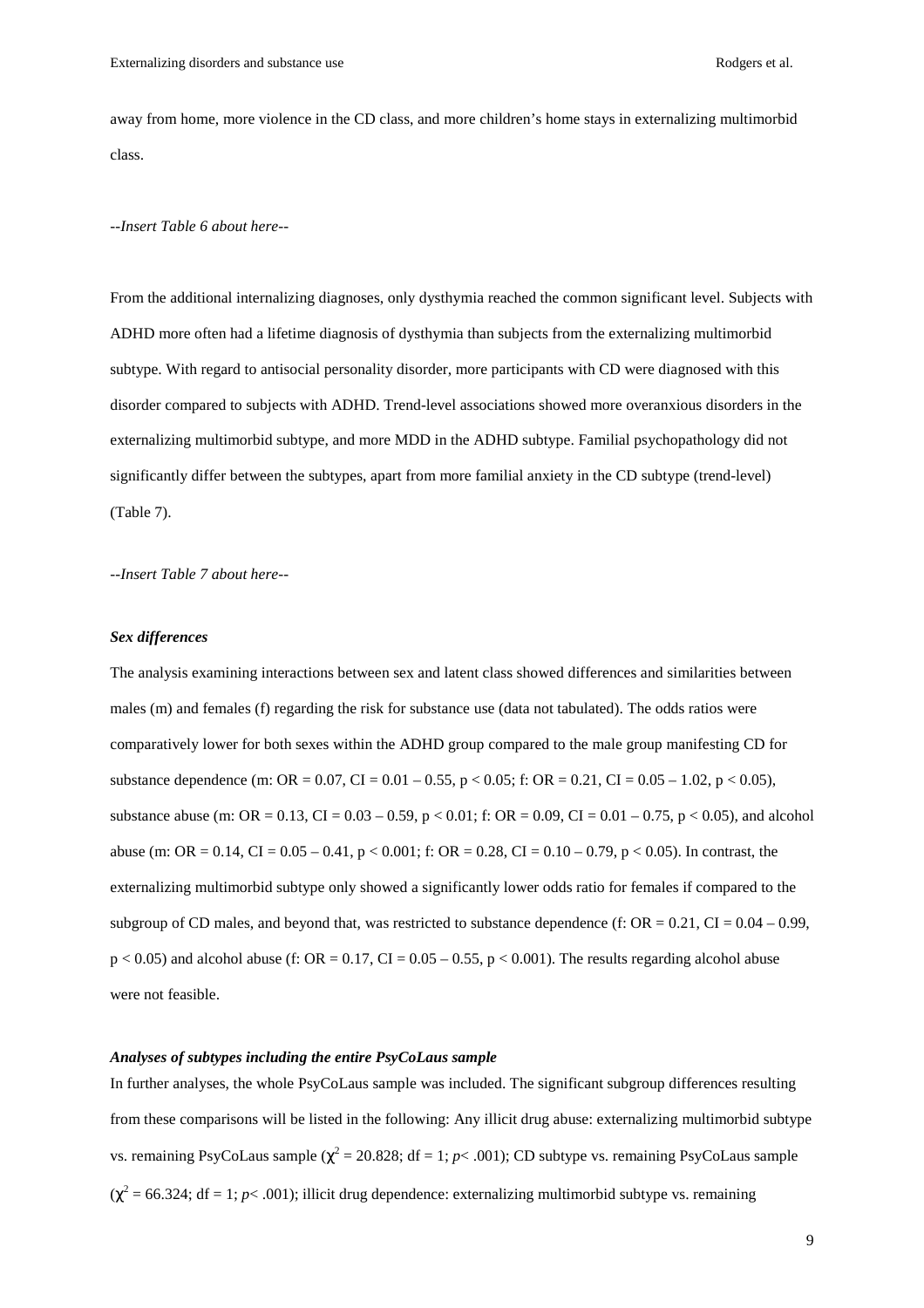PsyCoLaus sample ( $\chi^2$  = 49.332; df = 1; *p*< .001); CD subtype vs. remaining PsyCoLaus sample ( $\chi^2$  = 137.497;  $df = 1$ ;  $p < .001$ ); alcohol abuse: externalizing multimorbid subtype vs. remaining PsyCoLaus sample ( $\chi^2 =$ 35.810; df = 1;  $p$ < .001); CD subtype vs. remaining PsyCoLaus sample ( $\chi^2$  = 72.033; df = 1;  $p$ < .001); alcohol dependence: externalizing multimorbid subtype vs. remaining PsyCoLaus sample ( $\chi^2$  = 16.176; df = 1; *p*< .01); ADHD subtype vs. remaining PsyCoLaus sample ( $\chi^2$  = 7.698; df = 1; *p*< .05); CD subtype vs. remaining PsyCoLaus sample  $(\chi^2 = 35.961; df = 1; p < .001)$  (data not tabulated).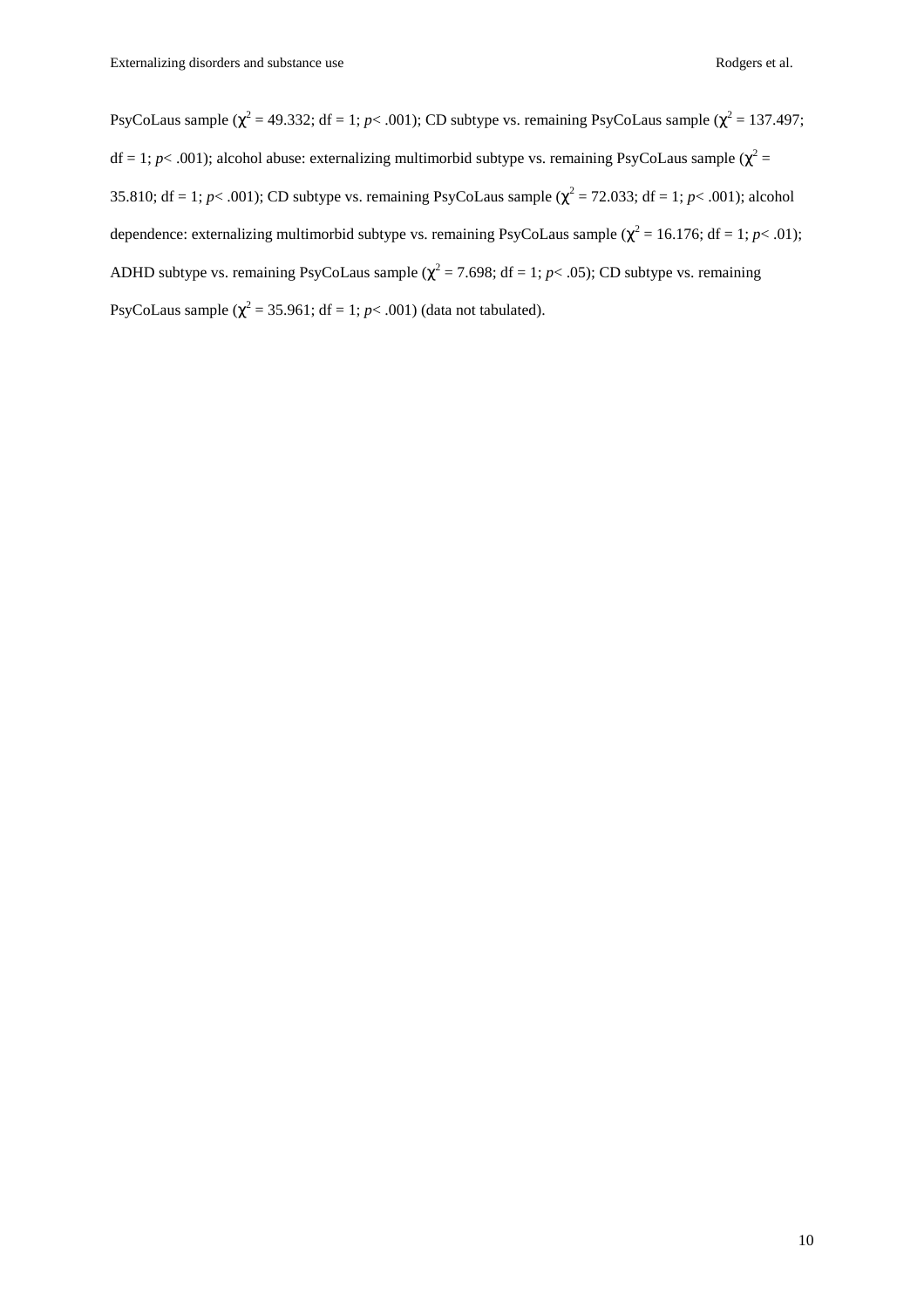## **Discussion**

The goal of this population-based study was to empirically derive subtypes of the externalizing disorders ADHD, CD and ODD occurring during childhood/adolescence and to investigate their relation with substance abuse and disorders in adulthood. Community-based studies examining the joint connections of these disorders in adults are lacking. Our data-driven methodological approach found the best fit for a three-class model composed of three approximately equally frequent subtypes: an ADHD subtype, an externalizing multimorbid subtype exhibiting subjects with all three disorders ODD, ADHD and CD, and a third group with subjects manifesting CD. We showed that every perspective is justified regarding the relationship between these externalizing subtypes and substance use: ADHD alone, CD alone, as well as the group manifesting high probabilities for all three disorders ADHD, CD, and ODD were related to substance use in their own specific way. The CD subtype and the externalizing multimorbid subtype revealed significantly higher rates of illicit drug abuse/dependence than the ADHD subtype and subjects without a history of ADHD, ODD, or CD in childhood or adolescence. In addition, subjects belonging to the CD subtype exhibited significantly more narcotic abuse/dependence than the other two subtypes. The only significant association of ADHD with substance use was its higher frequency in alcohol dependence compared to subjects without a history of ADHD, ODD, or CD. The same relation was also found for both the externalizing multimorbid subtype and the CD subtype. Moreover, these two subtypes also showed significantly more alcohol abuse compared to the ADHD subtype. Finally, the present study fills an important research gap by specifying sex-related differences.

The comorbidity of alcohol use and ADHD corroborate the findings of well-performed cross-sectional and prospective longitudinal studies [34,35]. Besides neurobiological and genetic mechanisms, social impairment, symptom persistence, parenting efforts, and delinquency have also been found as possible mediating variables [36,37]. In consideration of comorbid CD, the Danish Longitudinal Study of Alcoholism estimated the highest relative risks for male alcohol dependence at age 30-/40 years for the subgroup with both ADHD and CD  $(RR = 6.3)$ , followed by the subgroups with only CD  $(RR = 3.6)$ , and only ADHD  $(RR = 1.6)$ , compared to a reference group [38]. In the present study, the comparison with subjects without a history of ADHD, ODD, or CD was the crucial feature allowing detection of a link between ADHD and alcohol dependence. Although the lacking association of ADHD und illicit drug use found in the current study differs from some studies [39,40], it is explainable by other research showing that the relation between ADHD and substance use disappeared when the high overlap between ADHD and CD was taken into account [3]. There is some evidence that ADHD and CD may interact to afford a higher risk of substance abuse than either disorder alone [3,41]. While the latter studies focused on the externalizing disorders ADHD and CD, we additionally considered ODD.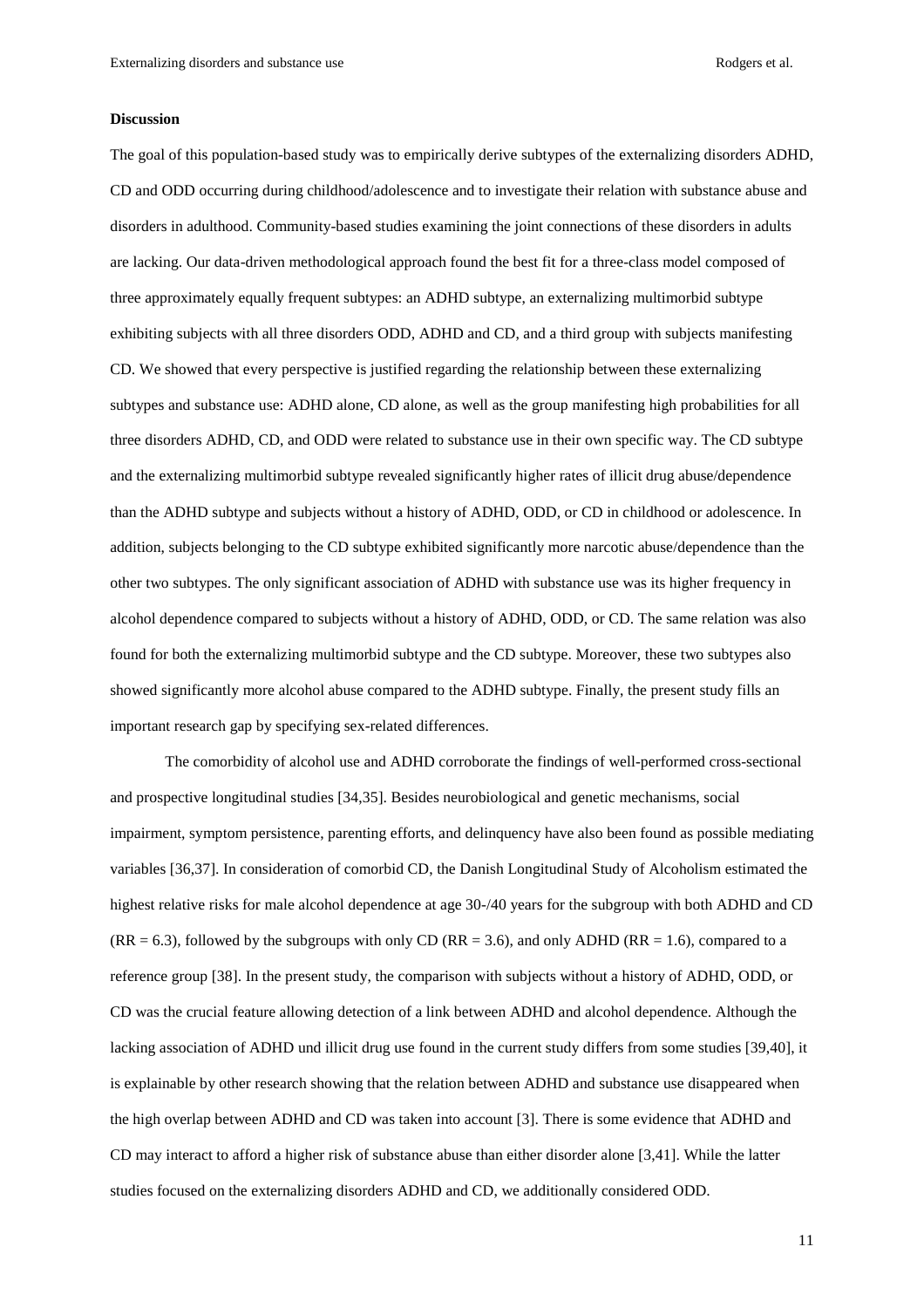The combined effect of ADHD, CD, and ODD on substance use was confirmed by the externalizing multimorbid subtype in our data. A possible explanation for this is provided by the risk-factor model explaining the relation between ADHD and substance abuse as occurring through CD, namely by ADHD increasing the risk for CD, which then increases the risk for substance abuse [3]. An alternative model is the stepping-stone model. This model describes ADHD as the first step in the developmental progression to CD and at the same time explains the high overlap of ADHD and CD. In addition, the stepping-stone model can explain the lack of a direct effect of ADHD on substance abuse once CD is taken into account [3]. From a genetic point of view, Arcos-Burgos et al. [42] provided compiled evidence for common genetic networks underlying a phenotype including the externalizing disorders ADHD, CD, ODD, and substance disorder. However, a community-based case-control study found an association between ADHD and illicit substance use disorders that was not mediated by CD [10]. Yet because the sample consisted of mainly marijuana or marijuana plus cocaine users, the results might not apply to subjects with a different profile of substance abuse or disorders. Furthermore, a meta-analysis and meta-regression investigation concluded that ADHD did not increase the risk of illicit substance use beyond the effects of CD/ODD [11].

ADHD can be defined as extreme values along quantitative dimensions of inattention and hyperactivity/impulsivity [8]. Some studies showed that mainly the inattention symptoms are predictive of substance problems [43,9], while other studies demonstrated that the hyperactivity/impulsivity symptoms are most predictive [44,8]. In the current study, the inattention subscale was highest in the ADHD subtype, and both hyperactivity and impulsivity were most pronounced in the externalizing multimorbid subtype. Because the latter subtype was more associated with substance use than the ADHD subtype, our findings tend to support an association between hyperactivity/impulsivity symptoms and substance use. A recent study, concluded that elevated trait impulsivity is not a specific feature of dependent cocaine use because both recreational and dependent cocaine use were associated with higher trait impulsivity [45]. Whether these findings also apply to other substance classes requires more investigation. Further significant characteristics of the ADHD subtype were dyslexia, a diagnosis of dysthymia, and consumption of sedative, hypnotic, and tranquillizer medications. The comorbid occurrence of learning disabilities and dysthymia of this subtype are in line with the literature [46,47]. The well established correlation between sleep disturbances and ADHD [48] could have resulted in the increased consumption of sedatives, hypnotics, and tranquillizers in our data. Because there were hardly any subjects with stimulant medication, the adverse effect of stimulants on sleep quality could not be examined in the present study.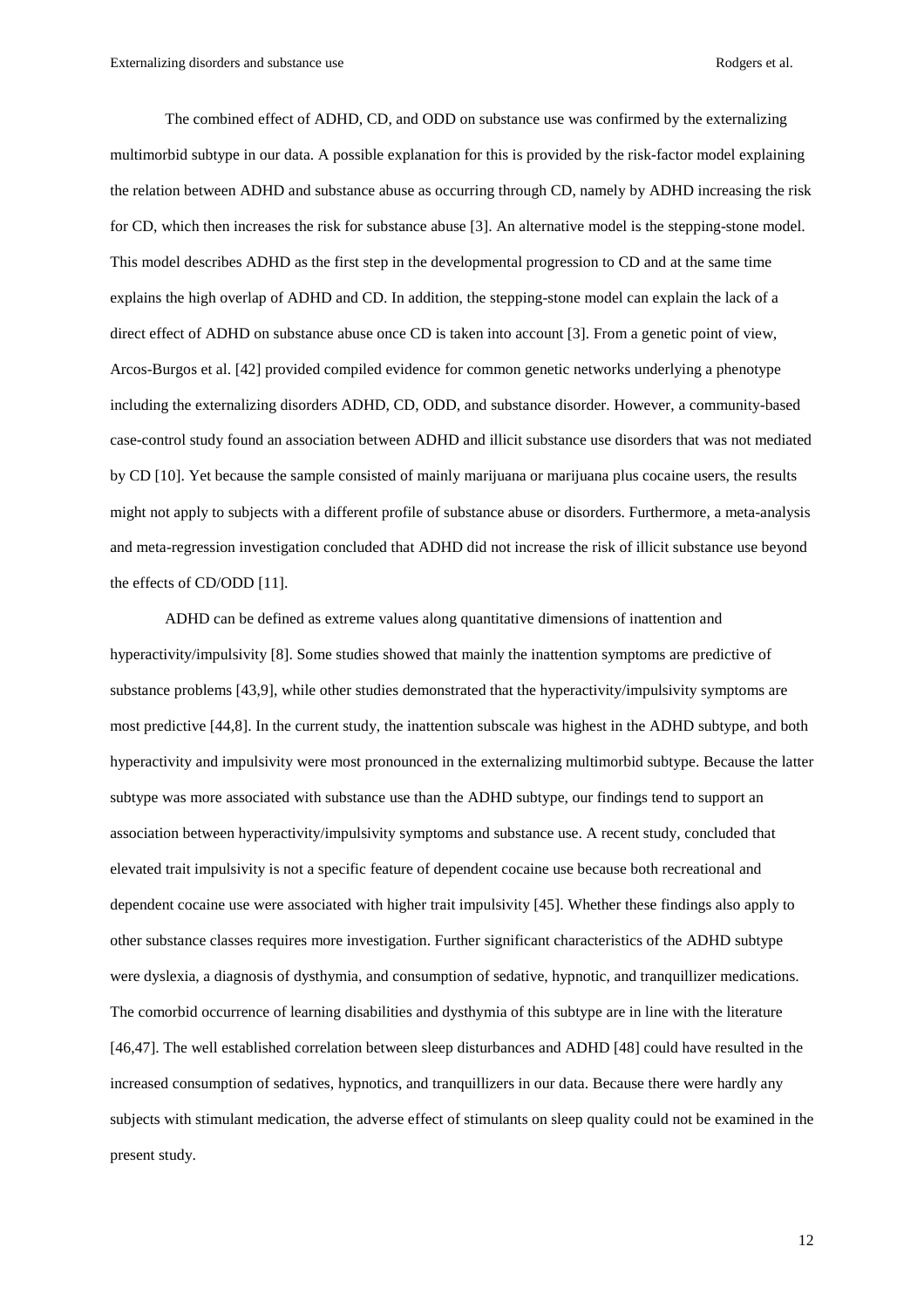However, we found the highest risk for substance abuse in the CD subtype. This finding is in accordance with several studies showing that CD is a powerful predictor of substance use and abuse [49,50]. Button et al. [51] concluded that the co-occurrence of CD and alcohol/illicit drug dependence is partly explained by the shared genetic risk of these disorders. In terms of further comorbid diagnoses, only antisocial personality disorder (ASPD) significantly characterized the CD subtype, which was to be expected considering that CD was shown to be a precursor of ASPD [52]. Likewise, a recent study showed strong associations between CD, substance disorders, and ASPD, which may reflect a general vulnerability to externalizing behaviors [53]. A further study revealed that the relationship between childhood CD and adult antisocial behavior was partially mediated by early-onset alcohol abuse [54]. Furthermore, CD had the highest frequencies of childhood adversities in the present study, albeit only on a trend-level. This corresponds with the finding of De Sanctis et al. [6] elucidating an inter-correlation between childhood maltreatment and childhood CD. We could only observe trend-level associations between parental psychopathology and the onset of CD. In this context, particularly associations between parental substance abuse have been demonstrated [55]. This variable was not available in our study. Although, as Burke et al. [56] emphasized in their review article, it is apparent that there is no one single causative factor of CD – the identification of primary risk factors and developmental pathways is much more complex.

Although very few studies have addressed the issue of sex differences of externalizing disorders in substance use [3], one study examining adolescents demonstrated that CD, ADHD and depression were important concomitants in males, while in females depression and not ADHD was the primary variable related to substance dependence [57]. Compared to CD males, we found sex differences for the externalizing multimorbid subtype with a lower association for females but not for males. There were no sex differences within the subgroups of subjects manifesting only ADHD and only CD, respectively – both sexes had significant lower associations within the ADHD subgroup and no significant differences within the CD subgroup compared to CD males. Additionally, there were no sex differences within the subgroup of subjects manifesting only CD. These findings require further replication.

There are some limitations in this study. First, the study design was cross-sectional, and the assessment of the childhood and adolescence diagnoses was carried out retrospectively. Hence, a recall bias cannot be ruled out. Second, the reliabilities of the ADHD and the ODD sections of the diagnostic instrument were not tested in adults. Third, data concerning nicotine use was not available.

To conclude, this community-based study provides evidence that subtyping the externalizing disorders, ADHD, ODD and CD leads to important differentiations regarding substance use. By applying data-driven latent

13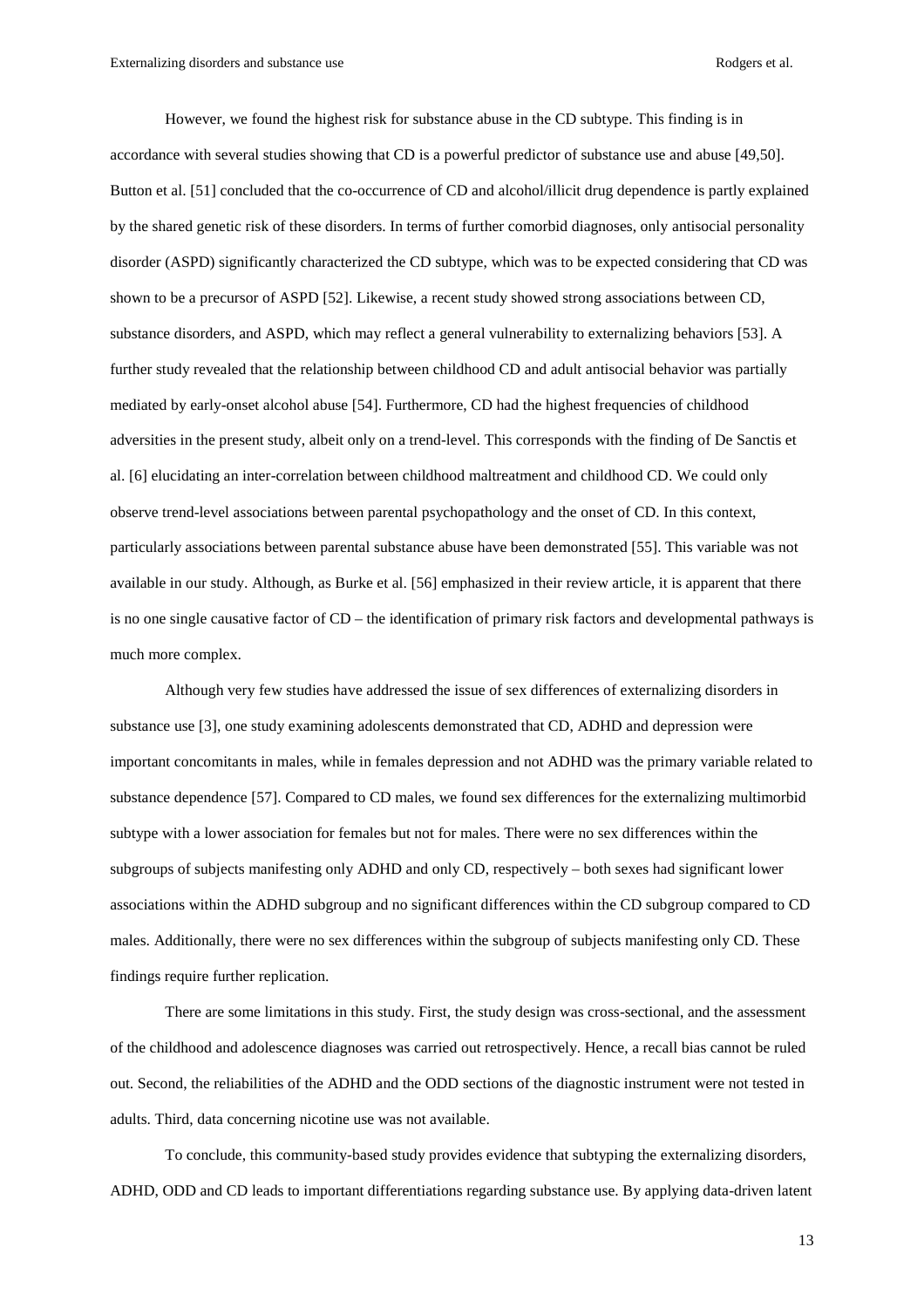class methodology we accounted for various possibilities of linkages between ADHD, ODD and CD. Our data indicated that the relation between ADHD and substance use does not entirely disappear when CD is considered –it is simply limited to alcohol dependence and only reaches significance levels in comparison with subjects without ADHD, ODD and CD during childhood/adolescence. Subjects with only CD formed the subgroup with the highest vulnerability to illicit drug use and alcohol use, followed by the multimorbid externalizing subtype. These findings, derived from the unbiased population of adults in Lausanne, Switzerland, might provide basic information for the treatment of persons affected.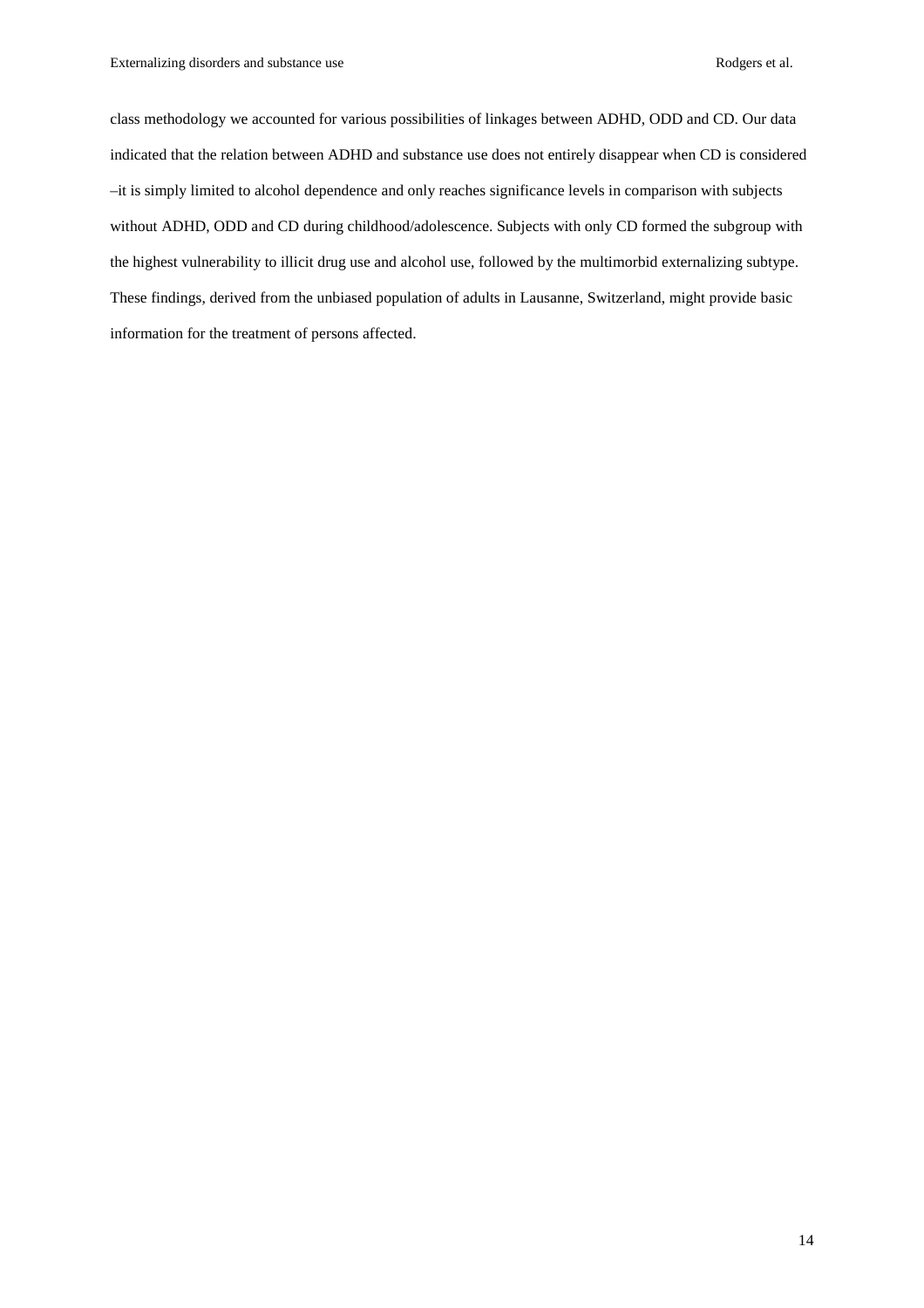## **Acknowledgements**

The CoLaus/PsyCoLaus study was supported by grants from the Swiss National Science Foundation (105993,

118308, 122661 and 139468) and two grants from GlaxoSmithKline Clinical Genetics.

## **Conflict of interest**

All authors declare that they have no conflicts of interest.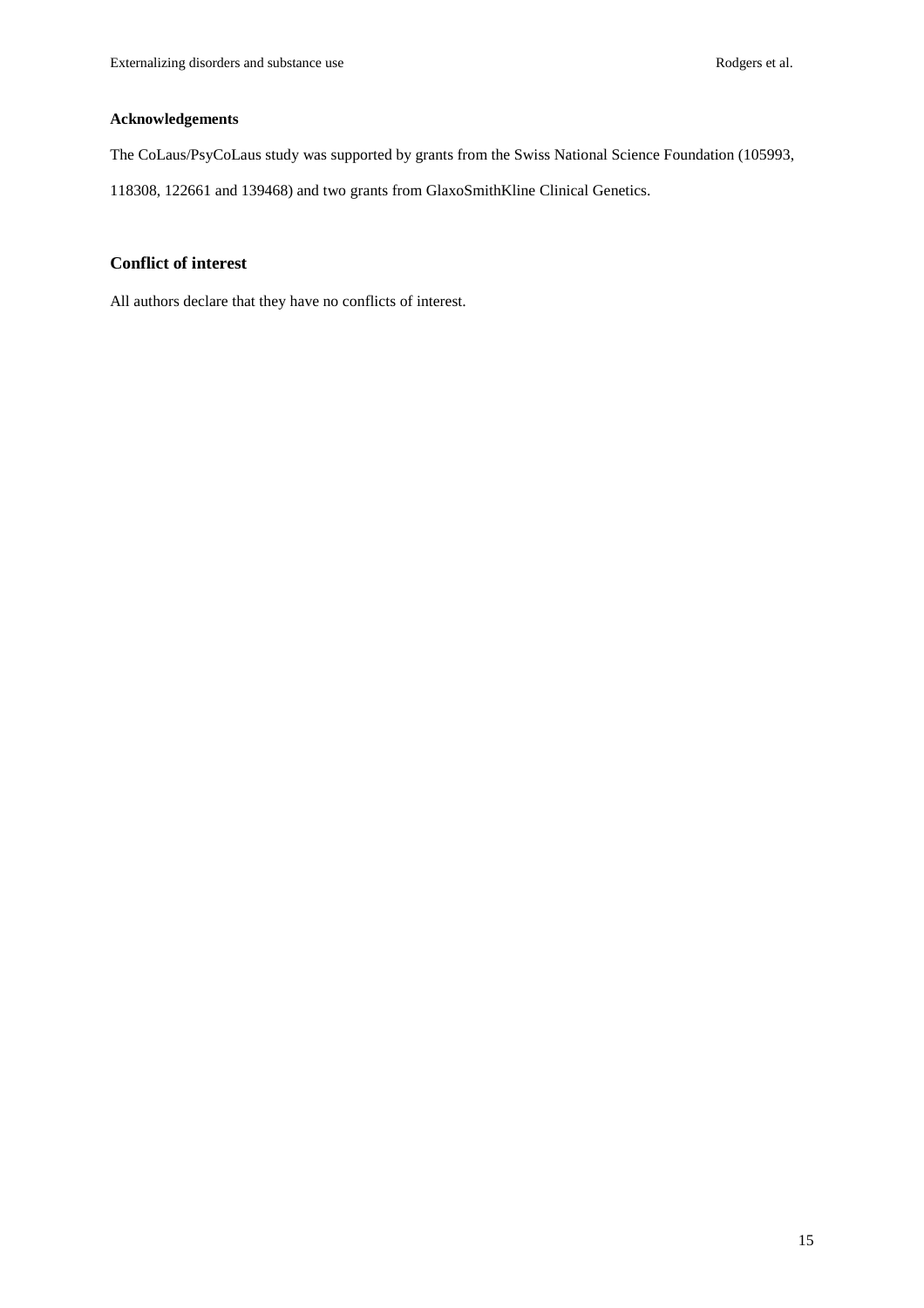## **References**

1. Castellanos FX, Tannock R (2002) Neuroscience of attention-deficit/hyperactivity disorder: the search for endophenotypes. Nat Rev Neurosci 3 (8):617-628. doi:10.1038/nrn896

2. Feldman HM, Reiff MI (2014) Clinical practice. Attention deficit-hyperactivity disorder in children and adolescents. N Engl J Med 370 (9):838-846. doi:10.1056/NEJMcp1307215

3. Flory K, Lynam DR (2003) The relation between attention deficit hyperactivity disorder and substance abuse: what role does conduct disorder play? Clin Child Fam Psychol Rev 6 (1):1-16 4. Charach A, Yeung E, Climans T, Lillie E (2011) Childhood attention-deficit/hyperactivity disorder and future substance use disorders: comparative meta-analyses. J Am Acad Child Adolesc Psychiatry 50 (1):9-21. doi:10.1016/j.jaac.2010.09.019

5. Sihvola E, Rose RJ, Dick DM, Korhonen T, Pulkkinen L, Raevuori A, Marttunen M, Kaprio J (2011) Prospective relationships of ADHD symptoms with developing substance use in a populationderived sample. Psychol Med:1-9. doi:10.1017/S0033291711000791

6. De Sanctis VA, Trampush JW, Harty SC, Marks DJ, Newcorn JH, Miller CJ, Halperin JM (2008) Childhood maltreatment and conduct disorder: independent predictors of adolescent substance use disorders in youth with attention deficit/hyperactivity disorder. J Clin Child Adolesc Psychol 37 (4):785-793. doi:10.1080/15374410802359650

7. Kollins SH, McClernon FJ, Fuemmeler BF (2005) Association between smoking and attentiondeficit/hyperactivity disorder symptoms in a population-based sample of young adults. Arch Gen Psychiatry 62 (10):1142-1147. doi:10.1001/archpsyc.62.10.1142

8. Elkins IJ, McGue M, Iacono WG (2007) Prospective effects of attention-deficit/hyperactivity disorder, conduct disorder, and sex on adolescent substance use and abuse. Arch Gen Psychiatry 64 (10):1145-1152. doi:10.1001/archpsyc.64.10.1145

9. Molina BS, Pelham WE, Jr. (2003) Childhood predictors of adolescent substance use in a longitudinal study of children with ADHD. J Abnorm Psychol 112 (3):497-507

10. Szobot CM, Rohde LA, Bukstein O, Molina BS, Martins C, Ruaro P, Pechansky F (2007) Is attention-deficit/hyperactivity disorder associated with illicit substance use disorders in male adolescents? A community-based case-control study. Addiction 102 (7):1122-1130. doi:10.1111/j.1360-0443.2007.01850.x

11. Serra-Pinheiro MA, Coutinho ES, Souza IS, Pinna C, Fortes D, Araujo C, Szobot CM, Rohde LA, Mattos P (2012) Is ADHD a Risk Factor Independent of Conduct Disorder for Illicit Substance Use? A Meta-Analysis and Metaregression Investigation. J Atten Disord. doi:10.1177/1087054711435362 12. Disney ER, Elkins IJ, McGue M, Iacono WG (1999) Effects of ADHD, conduct disorder, and gender on substance use and abuse in adolescence. Am J Psychiatry 156 (10):1515-1521

13. Acosta MT, Castellanos FX, Bolton KL, Balog JZ, Eagen P, Nee L, Jones J, Palacio L, Sarampote C, Russell HF, Berg K, Arcos-Burgos M, Muenke M (2008) Latent class subtyping of attentiondeficit/hyperactivity disorder and comorbid conditions. J Am Acad Child Adolesc Psychiatry 47 (7):797-807. doi:10.1097/CHI.0b013e318173f70b

14. Hicks BM, Krueger RF, Iacono WG, McGue M, Patrick CJ (2004) Family transmission and heritability of externalizing disorders: a twin-family study. Arch Gen Psychiatry 61 (9):922-928. doi:10.1001/archpsyc.61.9.922

15. Coolidge FL, Thede LL, Young SE (2000) Heritability and the comorbidity of attention deficit hyperactivity disorder with behavioral disorders and executive function deficits: a preliminary investigation. Dev Neuropsychol 17 (3):273-287. doi:10.1207/S15326942DN1703\_1

16. Jain M, Palacio LG, Castellanos FX, Palacio JD, Pineda D, Restrepo MI, Munoz JF, Lopera F, Wallis D, Berg K, Bailey-Wilson JE, Arcos-Burgos M, Muenke M (2007) Attention-

deficit/hyperactivity disorder and comorbid disruptive behavior disorders: evidence of pleiotropy and new susceptibility loci. Biol Psychiatry 61 (12):1329-1339. doi:10.1016/j.biopsych.2006.06.026

17. Vidal SI, Vandeleur C, Rothen S, Gholam-Rezaee M, Castelao E, Halfon O, Aubry JM, Ferrero F, Preisig M (2012) Risk of mental disorders in children of parents with alcohol or heroin dependence: a controlled high-risk study. Eur Addict Res 18 (5):253-264. doi:10.1159/000337328

18. Preisig M, Waeber G, Vollenweider P, Bovet P, Rothen S, Vandeleur C, Guex P, Middleton L, Waterworth D, Mooser V, Tozzi F, Muglia P (2009) The PsyCoLaus study: methodology and characteristics of the sample of a population-based survey on psychiatric disorders and their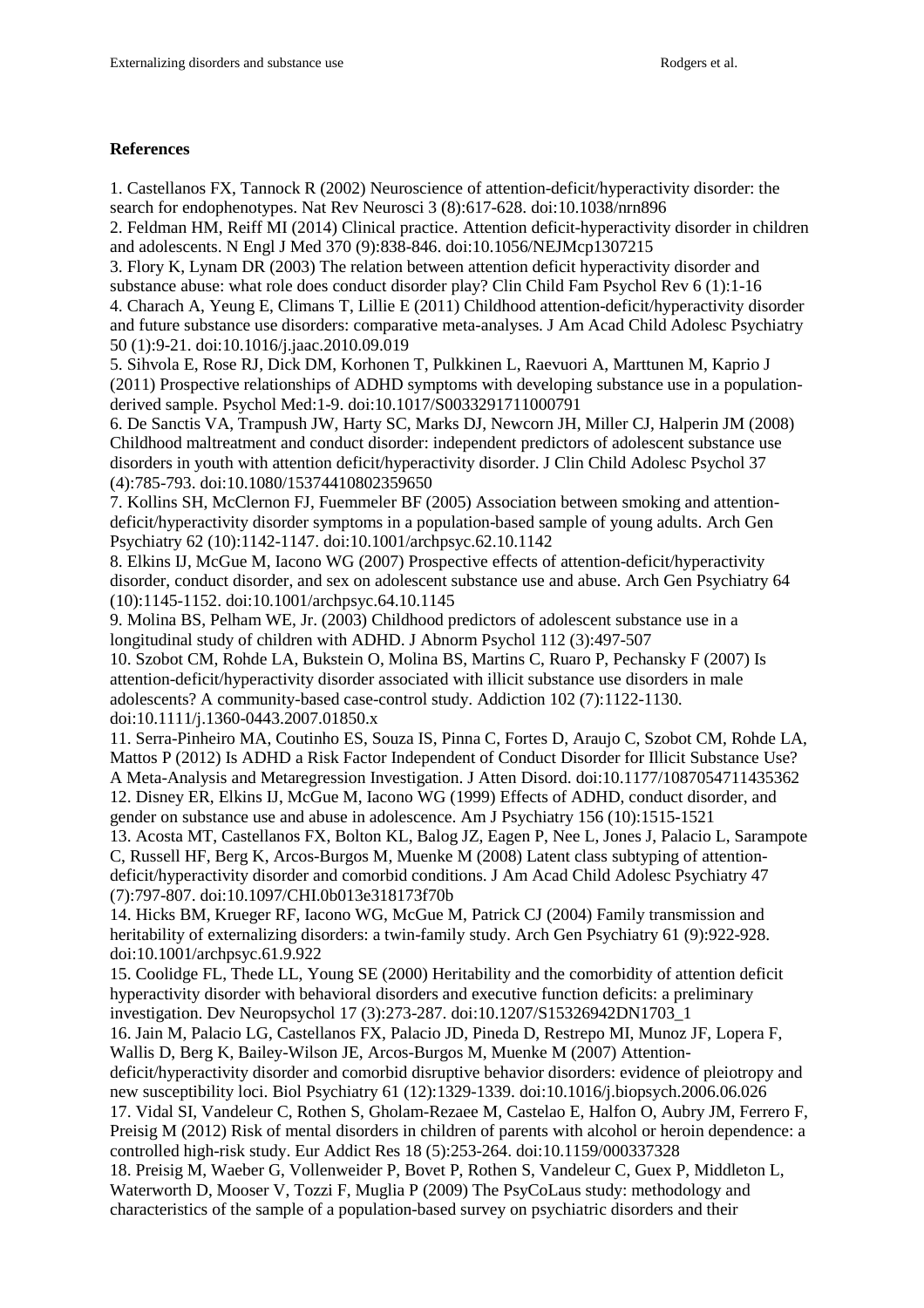association with genetic and cardiovascular risk factors. BMC Psychiatry 9:9. doi:10.1186/1471- 244X-9-9

19. Firmann M, Mayor V, Vidal PM, Bochud M, Pecoud A, Hayoz D, Paccaud F, Preisig M, Song KS, Yuan X, Danoff TM, Stirnadel HA, Waterworth D, Mooser V, Waeber G, Vollenweider P (2008) The CoLaus study: a population-based study to investigate the epidemiology and genetic determinants of cardiovascular risk factors and metabolic syndrome. BMC Cardiovasc Disord 8:6. doi:10.1186/1471-2261-8-6

20. Preisig M, Fenton BT, Matthey ML, Berney A, Ferrero F (1999) Diagnostic interview for genetic studies (DIGS): inter-rater and test-retest reliability of the French version. Eur Arch Psychiatry Clin Neurosci 249 (4):174-179

21. Nurnberger JI, Jr., Blehar MC, Kaufmann CA, York-Cooler C, Simpson SG, Harkavy-Friedman J, Severe JB, Malaspina D, Reich T (1994) Diagnostic interview for genetic studies. Rationale, unique features, and training. NIMH Genetics Initiative. Arch Gen Psychiatry 51 (11):849-859; discussion 863-844

22. Berney A, Preisig M, Matthey ML, Ferrero F, Fenton BT (2002) Diagnostic interview for genetic studies (DIGS): inter-rater and test-retest reliability of alcohol and drug diagnoses. Drug Alcohol Depend 65 (2):149-158

23. Endicott J, Spitzer RL (1978) A diagnostic interview: the schedule for affective disorders and schizophrenia. Arch Gen Psychiatry 35 (7):837-844

24. Orvaschel H, Puig-Antich J, Chambers W, Tabrizi MA, Johnson R (1982) Retrospective assessment of prepubertal major depression with the Kiddie-SADS-e. J Am Acad Child Psychiatry 21 (4):392-397

25. Lubke GH, Muthén B (2005) Investigating population heterogeneity with factor mixture models. Psychol Methods 10 (1):21-39. doi:10.1037/1082-989X.10.1.21

26. Akaike H (1987) Factor analysis and AIC. Psychometrika 52 (3):317-332

27. Schwarz G (1978) Estimating the dimension of a model. Ann Stat 6:461-464

28. Sclove SL (1987) Application of model-selection criteria to some problems in multivariate analysis. Psychometrika 52:333-343

29. Vuong QH (1989) Likelihood ratio tests for model selection and non-nested hypotheses. Econometrica 57:307-333

30. Lo Y, Mendell NR, Rubin DB (2001) Testing the number of components in a normal mixture. Biometrika 88 (3):767-778

31. Nylund KL, Asparouhov T, Muthén BO (2007) Deciding on the number of classes in latent class analysis and growth mixture modeling: A monte carlo simulation study. Structural equation modeling 14 (4):535-569

32. Muthén B (2004) Latent variable analysis: Growth mixture modeling and related techniques for longitudinal data. In D. Kaplan (ed.), Handbook of quantitative methodology for the social sciences (pp. 345-368). Sage Publications, Newbury Park, CA

33. Muthén LK, Muthén BO (1998-2012) Mplus User's Guide. Seventh Edition. In. Muthén&Muthén, Los Angeles, CA,

34. Biederman J, Wilens TE, Mick E, Faraone SV, Spencer T (1998) Does attention-deficit hyperactivity disorder impact the developmental course of drug and alcohol abuse and dependence? Biol Psychiatry 44 (4):269-273

35. Ohlmeier MD, Peters K, Te Wildt BT, Zedler M, Ziegenbein M, Wiese B, Emrich HM, Schneider U (2008) Comorbidity of alcohol and substance dependence with attention-deficit/hyperactivity disorder (ADHD). Alcohol Alcohol 43 (3):300-304. doi:10.1093/alcalc/agn014

36. Maxwell A (2013) Are some individuals diagnosed with ADHD prone to alcohol abuse? Consideration of two possible mediating factors for this susceptibility. J Atten Disord 17 (2):98-101. doi:10.1177/1087054711427400

37. Molina BS, Pelham WE, Cheong J, Marshal MP, Gnagy EM, Curran PJ (2012) Childhood attention-deficit/hyperactivity disorder (ADHD) and growth in adolescent alcohol use: the roles of functional impairments, ADHD symptom persistence, and parental knowledge. J Abnorm Psychol 121 (4):922-935. doi:10.1037/a0028260

38. Knop J, Penick EC, Nickel EJ, Mortensen EL, Sullivan MA, Murtaza S, Jensen P, Manzardo AM, Gabrielli WF, Jr. (2009) Childhood ADHD and conduct disorder as independent predictors of male alcohol dependence at age 40. J Stud Alcohol Drugs 70 (2):169-177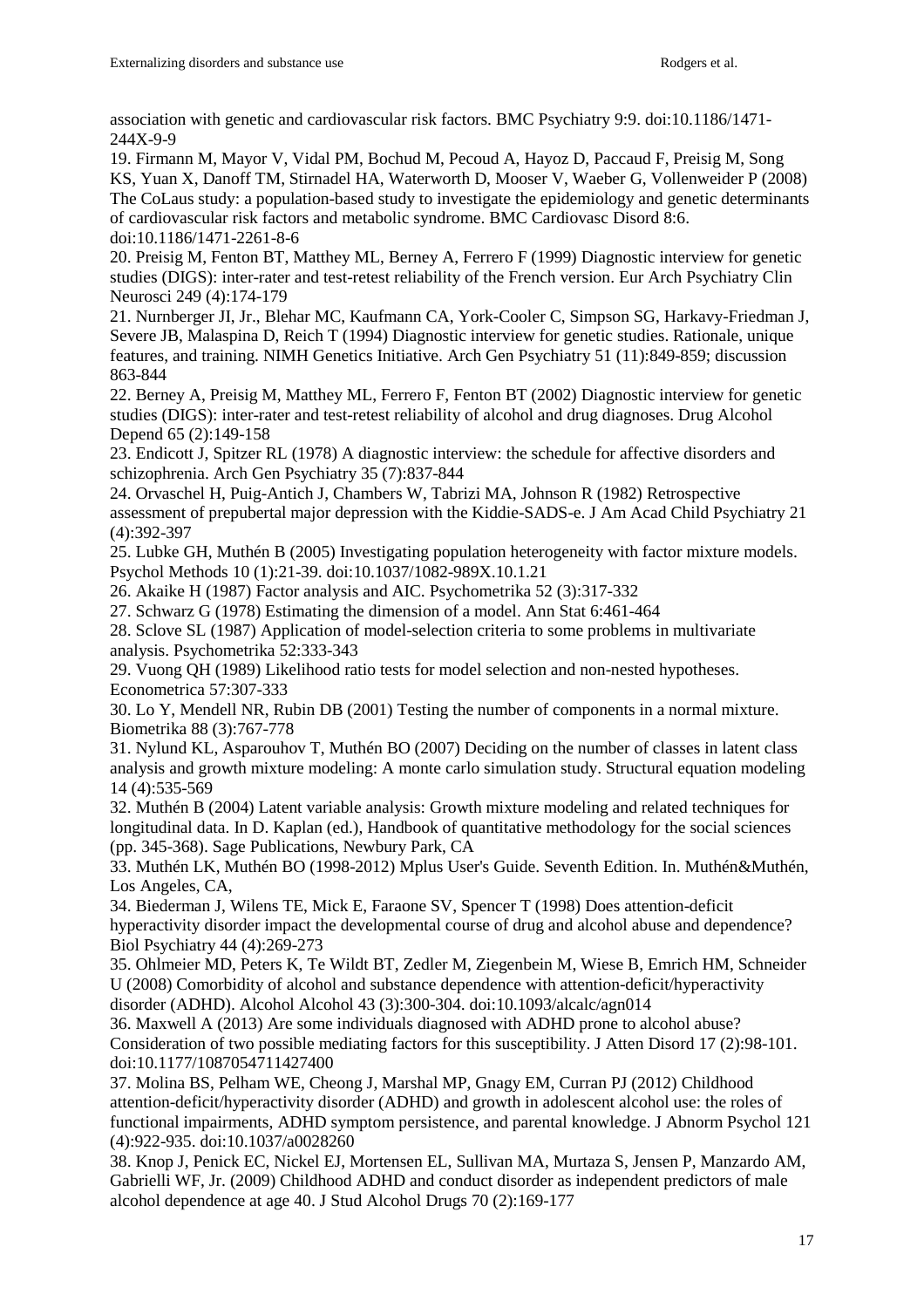39. Cumyn L, French L, Hechtman L (2009) Comorbidity in adults with attention-deficit hyperactivity disorder. Can J Psychiatry 54 (10):673-683

40. Mannuzza S, Klein RG, Bonagura N, Malloy P, Giampino TL, Addalli KA (1991) Hyperactive boys almost grown up. V. Replication of psychiatric status. Arch Gen Psychiatry 48 (1):77-83 41. Barkley RA, Fischer M, Smallish L, Fletcher K (2004) Young adult follow-up of hyperactive

children: antisocial activities and drug use. J Child Psychol Psychiatry 45 (2):195-211 42. Arcos-Burgos M, Velez JI, Solomon BD, Muenke M (2012) A common genetic network underlies substance use disorders and disruptive or externalizing disorders. Hum Genet 131 (6):917-929. doi:10.1007/s00439-012-1164-4

43. Burke JD, Loeber R, Lahey BB (2001) Which aspects of ADHD are associated with tobacco use in early adolescence? J Child Psychol Psychiatry 42 (4):493-502

44. Lee SS, Hinshaw SP (2006) Predictors of adolescent functioning in girls with attention deficit hyperactivity disorder (ADHD): the role of childhood ADHD, conduct problems, and peer status. J Clin Child Adolesc Psychol 35 (3):356-368. doi:10.1207/s15374424jccp3503\_2

45. Vonmoos M, Hulka LM, Preller KH, Jenni D, Schulz C, Baumgartner MR, Quednow BB (2013) Differences in self-reported and behavioral measures of impulsivity in recreational and dependent cocaine users. Drug Alcohol Depend. doi:10.1016/j.drugalcdep.2013.05.032

46. Germano E, Gagliano A, Curatolo P (2010) Comorbidity of ADHD and dyslexia. Dev Neuropsychol 35 (5):475-493. doi:10.1080/87565641.2010.494748

47. Bellak L, Black RB (1992) Attention-deficit hyperactivity disorder in adults. Clin Ther 14 (2):138- 147

48. Ganelin-Cohen E, Ashkenasi A (2013) Disordered sleep in pediatric patients with attention deficit hyperactivity disorder: an overview. Isr Med Assoc J 15 (11):705-709

49. Couwenbergh C, van den Brink W, Zwart K, Vreugdenhil C, van Wijngaarden-Cremers P, van der Gaag RJ (2006) Comorbid psychopathology in adolescents and young adults treated for substance use disorders: a review. Eur Child Adolesc Psychiatry 15 (6):319-328. doi:10.1007/s00787-006-0535-6 50. Carpentier PJ, Knapen LJ, van Gogh MT, Buitelaar JK, De Jong CA (2012) Addiction in

developmental perspective: influence of conduct disorder severity, subtype, and attention-deficit hyperactivity disorder on problem severity and comorbidity in adults with opioid dependence. J Addict Dis 31 (1):45-59. doi:10.1080/10550887.2011.642756

51. Button TM, Rhee SH, Hewitt JK, Young SE, Corley RP, Stallings MC (2007) The role of conduct disorder in explaining the comorbidity between alcohol and illicit drug dependence in adolescence. Drug Alcohol Depend 87 (1):46-53. doi:10.1016/j.drugalcdep.2006.07.012

52. Olsson M (2009) DSM diagnosis of conduct disorder (CD)--a review. Nord J Psychiatry 63 (2):102-112. doi:10.1080/08039480802626939

53. Witkiewitz K, King K, McMahon RJ, Wu J, Luk J, Bierman KL, Coie JD, Dodge KA, Greenberg MT, Lochman JE, Pinderhughes EE (2013) Evidence for a multi-dimensional latent structural model of externalizing disorders. J Abnorm Child Psychol 41 (2):223-237. doi:10.1007/s10802-012-9674-z 54. Khalifa N, Duggan C, Howard R, Lumsden J (2012) The relationship between childhood conduct disorder and adult antisocial behavior is partially mediated by early-onset alcohol abuse. Personal Disord 3 (4):423-432. doi:10.1037/a0027017

55. Loeber R, Green SM, Keenan K, Lahey BB (1995) Which boys will fare worse? Early predictors of the onset of conduct disorder in a six-year longitudinal study. J Am Acad Child Adolesc Psychiatry 34 (4):499-509

56. Burke JD, Loeber R, Birmaher B (2002) Oppositional defiant disorder and conduct disorder: a review of the past 10 years, part II. J Am Acad Child Adolesc Psychiatry 41 (11):1275-1293. doi:10.1097/00004583-200211000-00009

57. Whitmore EA, Mikulich SK, Thompson LL, Riggs PD, Aarons GA, Crowley TJ (1997) Influences on adolescent substance dependence: conduct disorder, depression, attention deficit hyperactivity disorder, and gender. Drug Alcohol Depend 47 (2):87-97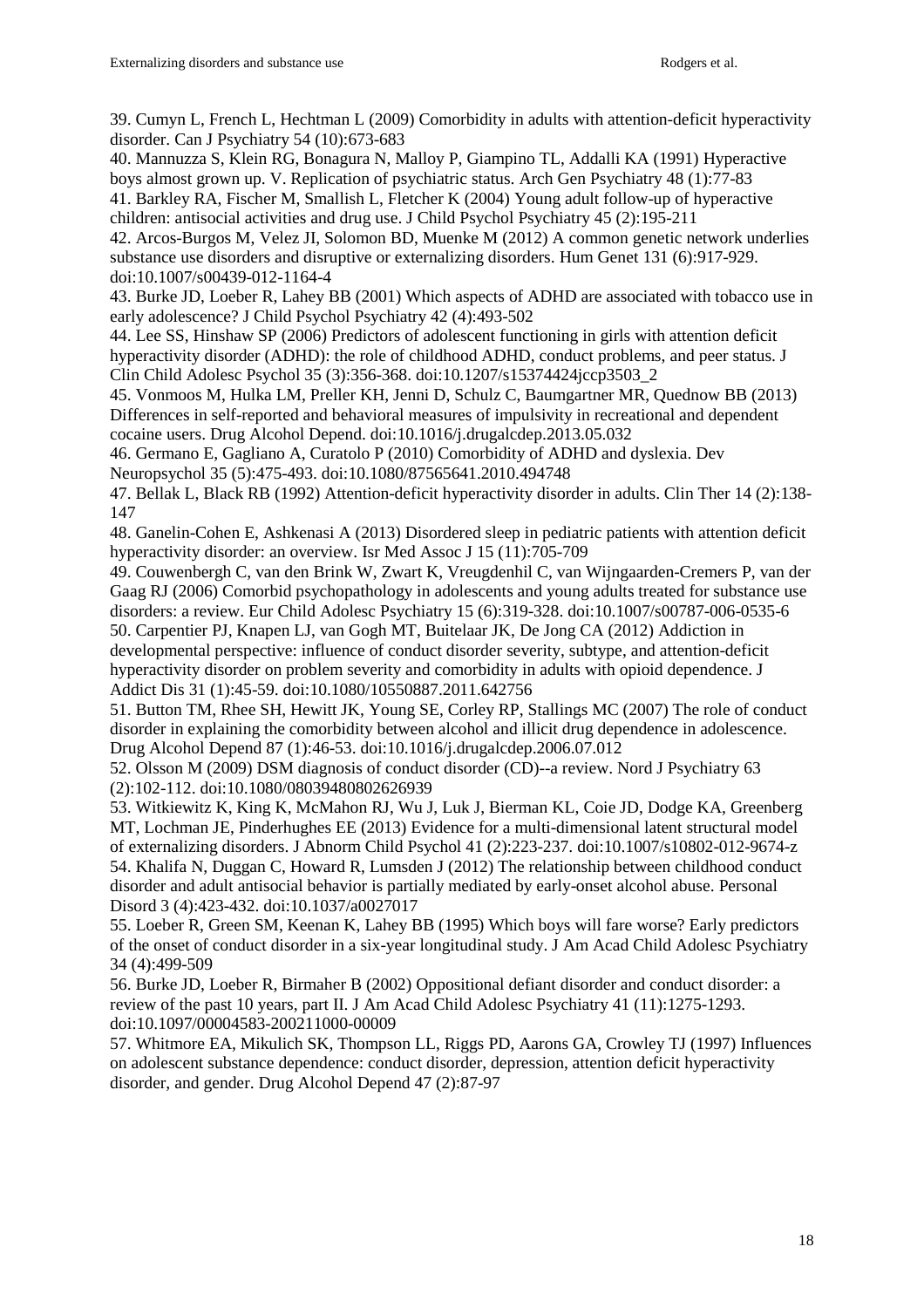|                                   | Subjects with ADHD,<br>CD or ODD $(n=238)$ | Others $(n=3482)$           | Chi <sup>2</sup> statistics/Fisher's<br>statistics<br>$p$ value<br>(two-tailed) |
|-----------------------------------|--------------------------------------------|-----------------------------|---------------------------------------------------------------------------------|
|                                   | $n\left(\frac{0}{0}\right)$                | $n\left(\frac{0}{0}\right)$ |                                                                                 |
| <b>Sex</b>                        |                                            |                             | p<.001                                                                          |
| Male                              | 149 (62.6)                                 | 1601 (46.0)                 |                                                                                 |
| Female                            | 89 (37.4)                                  | 1881 (54.0)                 |                                                                                 |
| Age, y                            |                                            |                             | p<.01                                                                           |
| $36 - 53$                         | 168 (70.6)                                 | 2084 (59.9)                 |                                                                                 |
| 54-66                             | 70 (29.4)                                  | 1398 (40.1)                 |                                                                                 |
| <b>Religious affiliation</b>      |                                            |                             | $p = 237$                                                                       |
| Catholic                          | 95 (39.9)                                  | 15323 (44.0)                |                                                                                 |
| Protestant                        | 73 (30.7)                                  | 1101 (31.6)                 |                                                                                 |
| Jewish                            | 3(1.3)                                     | 22(0.6)                     |                                                                                 |
| <b>Islamic</b>                    | 3(1.3)                                     | 74(2.1)                     |                                                                                 |
| No religion                       | 52(21.8)                                   | 581 (16.7)                  |                                                                                 |
| Other                             | 12(5.0)                                    | 171(4.9)                    |                                                                                 |
| Education <sup>1</sup>            |                                            |                             | $p = 0.516$                                                                     |
| Compulsory education              | 39(16.4)                                   | 555 (15.9)                  |                                                                                 |
| Apprenticeship/vocational         | 92 (38.47)                                 | 1279 (36.7)                 |                                                                                 |
| school                            |                                            |                             |                                                                                 |
| Preparatory school for            | 24 (10.41)                                 | 313 (9.0)                   |                                                                                 |
| general qualification for         |                                            |                             |                                                                                 |
| university entrance               |                                            |                             |                                                                                 |
| Vocational education              | 23(19.7)                                   | 327 (9.4)                   |                                                                                 |
| Vocational secondary              | 12(15.0)                                   | 217(6.2)                    |                                                                                 |
| school/intermediate               |                                            |                             |                                                                                 |
| diploma school                    |                                            |                             |                                                                                 |
| University/university of          | 42(17.6)                                   | 756 (21.7)                  |                                                                                 |
| applied science                   |                                            |                             |                                                                                 |
| Other/NA                          | 1(0.4)                                     | 4(0.1)                      |                                                                                 |
| Income $(CHF$ per y) <sup>1</sup> |                                            |                             | $p=.392$                                                                        |
| $<$ 30'000                        | 21(8.8)                                    | 205(5.9)                    |                                                                                 |
| 30 000-49'999                     | 42(17.6)                                   | 535 (15.4)                  |                                                                                 |
| 50'000-69'999                     | 52(21.4)                                   | 789 (22.7)                  |                                                                                 |
| 70'000-89'999                     | 44 (18.5)                                  | 651 (18.7)                  |                                                                                 |
| 90'000-109'999                    | 34(14.3)                                   | 474 (13.6)                  |                                                                                 |
| ${>}110^{\circ}000$               | 40(16.8)                                   | 742 (21.3)                  |                                                                                 |

Table 1. Demographic distribution of the subsample of subjects with ADHD/CD/ODD before the age of 15 and the remaining PsyCoLaus sample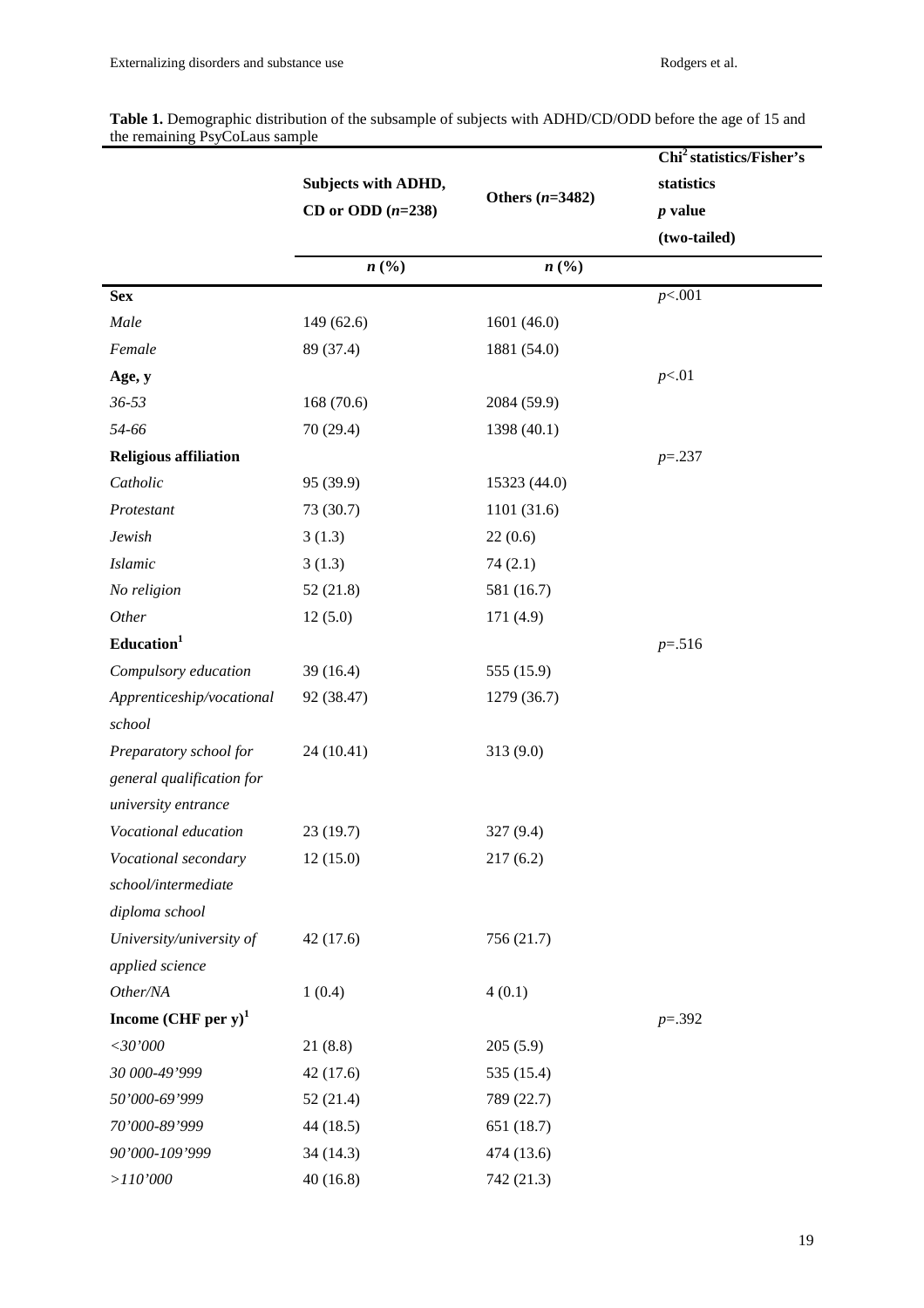| <b>Marital status</b>          |            |             | $p=.097$ |
|--------------------------------|------------|-------------|----------|
| unmarried                      | 46(19.3)   | 533 (15.3)  |          |
| married                        | 131 (55.0) | 2046 (58.8) |          |
| separated                      | 17(7.1)    | 154(4.4)    |          |
| divorced                       | 36(15.1)   | 642 (18.4)  |          |
| widowed                        | 8(3.4)     | 107(3.1)    |          |
| $SES$ (quantiles) <sup>1</sup> |            |             | p<.05    |
| ${<}20$                        | 29(12.2)   | 376 (10.8)  |          |
| 20-29                          | 38(16.0)   | 427(12.3)   |          |
|                                |            |             |          |
| $30 - 39$                      | 62(26.1)   | 1017(29.2)  |          |
| $40 - 55$                      | 67(28.2)   | 792 (22.7)  |          |
| $>=55$                         | 41(17.2)   | 864 (24.9)  |          |

<sup>1</sup>The discrepancy between the total number of persons and the number of persons in the following rows result from missing items

SES: Socio economic status following Hollingshead's index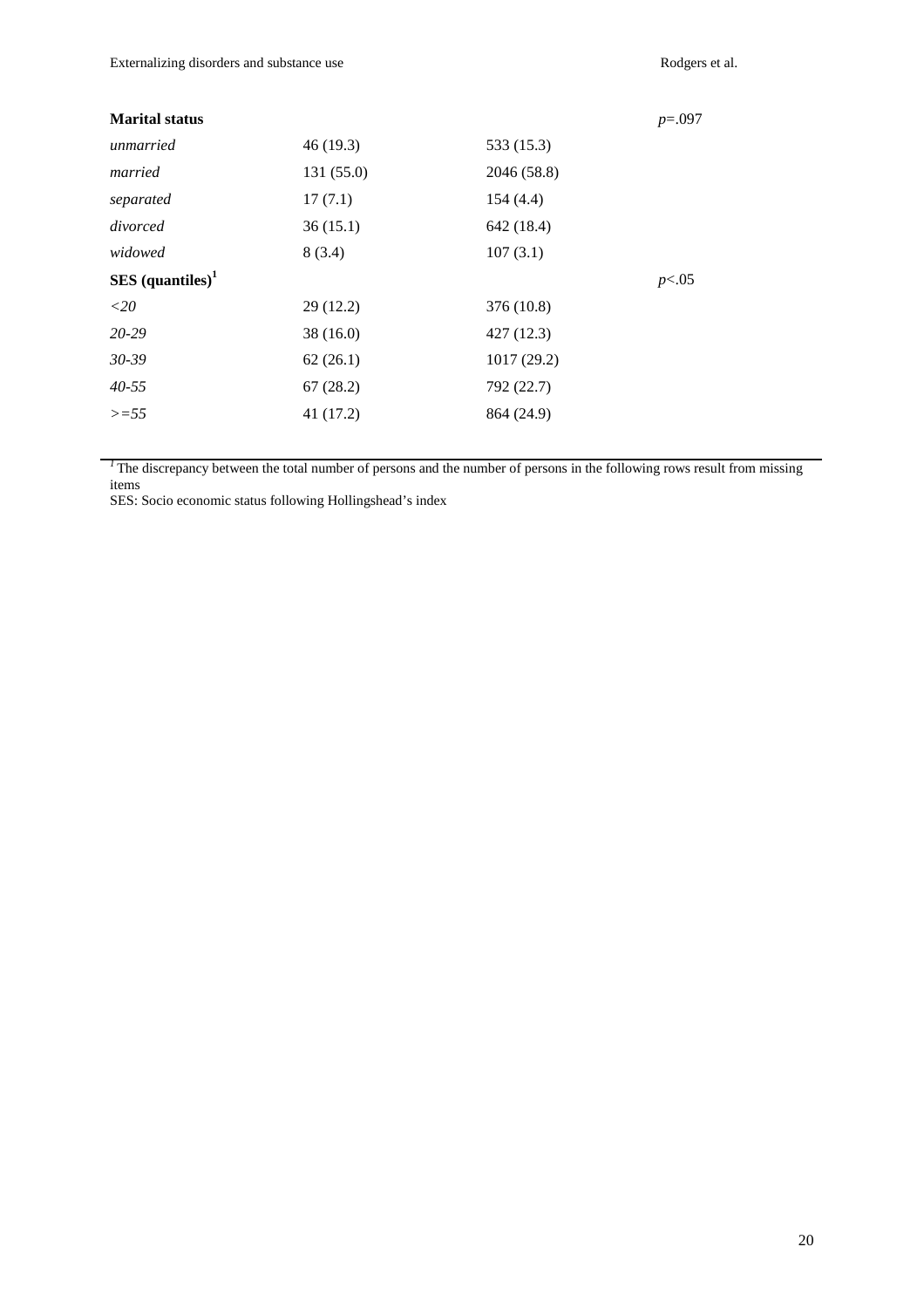| Fit         | 1-class | 2-class     | 3-class     | 4-class      | 5-class   | 6-class     | 7-class    |
|-------------|---------|-------------|-------------|--------------|-----------|-------------|------------|
| statistics  |         |             |             |              |           |             |            |
| AIC         | 959.143 | 838.657     | 761.219     | 769.219      | 777.219   | 785.219     | 793.219    |
| <b>BIC</b>  | 969.560 | 862.963     | 799.414     | 821.303      | 843.192   | 865.081     | 886.970    |
| <b>ABIC</b> | 960.051 | 840.775     | 764.547     | 773.758      | 782.968   | 792.178     | 801.389    |
| Entropy     | N/A     | .891        | .998        | .796         | .745      | .751        | .734       |
| LMR-LRT,    | N/A     | $p = .0000$ | $p = .0000$ | $p = 0.0000$ | $p=.5001$ | $p = .4972$ | $p = 5983$ |
| adj.        |         |             |             |              |           |             |            |

**Table 2.** Model fit indices derived from latent class analysis with classing ranging from 1 to 7 for *n*=238 subjects with ADHD, ODD/CD diagnoses in their childhood/adolescence

Bayesian Information Criterion (BIC), Sample-Size adjusted Bayesian Information Criterion (ABIC), Lo-Mendell-Rubin likelihood ratio test, adjusted (LMR-LRT adj.)

NA, not applicable

Best-fitting model in bold type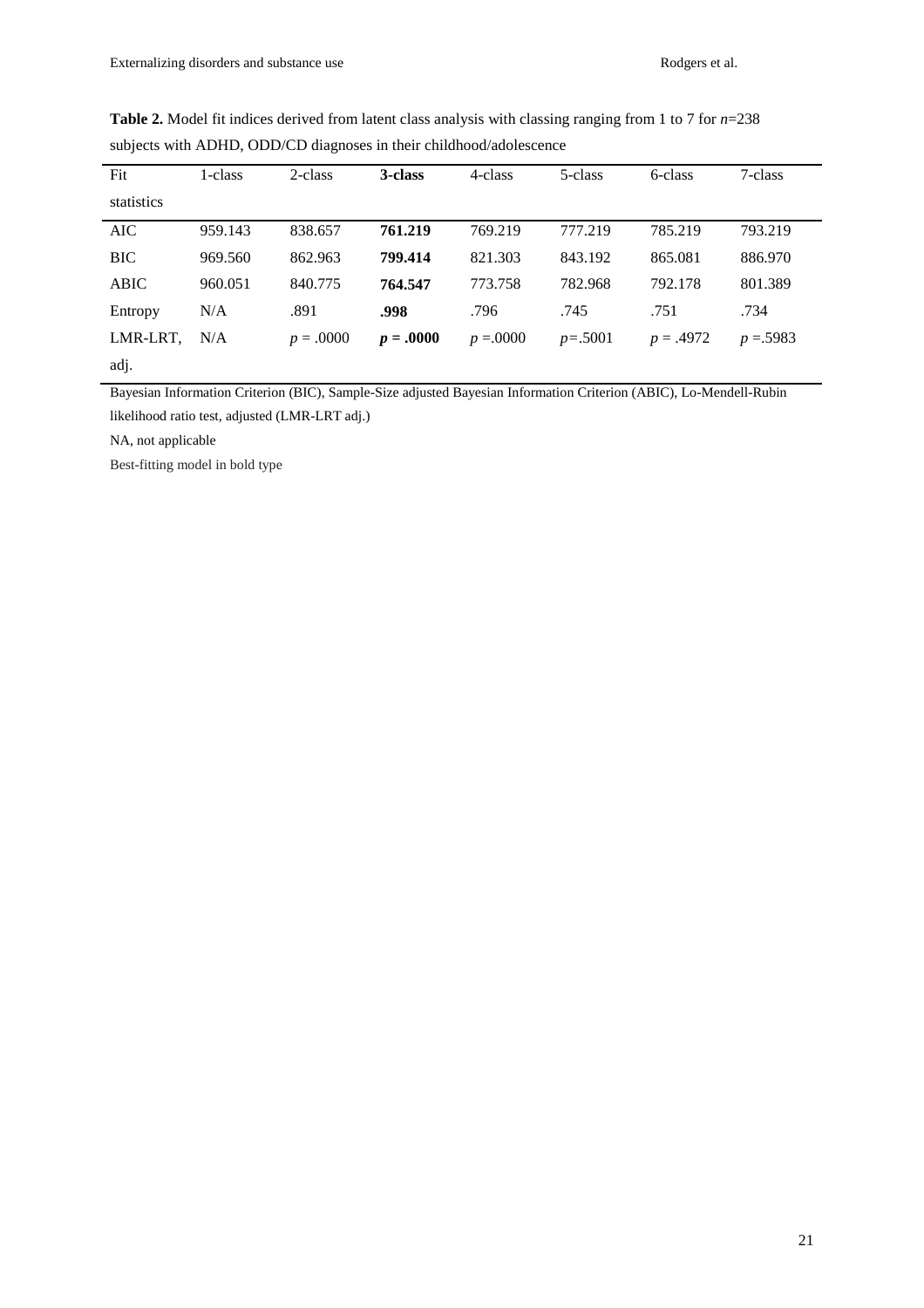# **Table 3.** Demographic characteristics of the three latent classes (*n*=238)

|                                | <b>Latent Classes</b>                       |                                            |                 |                                                                                            |
|--------------------------------|---------------------------------------------|--------------------------------------------|-----------------|--------------------------------------------------------------------------------------------|
|                                | <b>Externalizing</b><br>multimorbid<br>n(%) | <b>ADHD</b><br>$n\left(\frac{0}{0}\right)$ | CD<br>$n\,(\%)$ | Overall Chi <sup>2</sup><br>statistics/Fisher's<br>statistics<br>$p$ value<br>(two-tailed) |
| <b>Sex</b>                     |                                             |                                            |                 | $p = 0.094$                                                                                |
| Male                           | 45 (56.2)                                   | 51(60.0)                                   | 53 (72.6)       |                                                                                            |
| Female                         | 35(43.8)                                    | 34(40.0)                                   | 20(27.4)        |                                                                                            |
| Age, y                         |                                             |                                            |                 | $p = 384$                                                                                  |
| $36 - 53$                      | 54 (67.5)                                   | 58 (68.2)                                  | 56 (76.7)       |                                                                                            |
| 54-66                          | 26(32.5)                                    | 27(31.8)                                   | 17(23.3)        |                                                                                            |
| <b>Religious affiliation</b>   |                                             |                                            |                 | $p = .694$                                                                                 |
| Catholic                       | 34(42.5)                                    | 31(36.5)                                   | 30(41.1)        |                                                                                            |
| Protestant                     | 20(25.0)                                    | 31(36.5)                                   | 22(30.1)        |                                                                                            |
| Jewish                         | 1(1.2)                                      | 2(2.4)                                     | 0(0.0)          |                                                                                            |
| <b>Islamic</b>                 | 1(1.2)                                      | 1(1.2)                                     | 1(1.4)          |                                                                                            |
| No religion                    | 20(25.0)                                    | 14(16.5)                                   | 18 (24.7)       |                                                                                            |
| Other                          | 4(5.0)                                      | 6(7.1)                                     | 2(2.7)          |                                                                                            |
| <b>Marital status</b>          |                                             |                                            |                 | $p = 0.757$                                                                                |
| unmarried                      | 17(21.2)                                    | 13(15.3)                                   | 16(21.9)        |                                                                                            |
| married                        | 43 (53.8)                                   | 46(54.1)                                   | 42(57.5)        |                                                                                            |
| separated                      | 6(7.5)                                      | 6(7.1)                                     | 5(6.8)          |                                                                                            |
| divorced                       | 13(16.7)                                    | 15(17.6)                                   | 8(11.0)         |                                                                                            |
| widowed                        | 1(1.2)                                      | 5(5.9)                                     | 2(2.7)          |                                                                                            |
| Education <sup>1</sup>         |                                             |                                            |                 | $p = 0.432$                                                                                |
| Compulsory education           | 9(11.4)                                     | 19(22.6)                                   | 11(15.7)        |                                                                                            |
| Apprenticeship/vocational      | 27 (34.2)                                   | 34(40.5)                                   | 31(44.3)        |                                                                                            |
| school                         |                                             |                                            |                 |                                                                                            |
| Preparatory school for         | 8(10.1)                                     | 7(8.3)                                     | 9(12.9)         |                                                                                            |
| general qualification for      |                                             |                                            |                 |                                                                                            |
| university entrance            |                                             |                                            |                 |                                                                                            |
| Vocational education           | 10(12.7)                                    | 7(8.3)                                     | 6(8.6)          |                                                                                            |
| Vocational secondary           | 5(6.3)                                      | 5(6.0)                                     | 2(2.9)          |                                                                                            |
| school/intermediate diploma    |                                             |                                            |                 |                                                                                            |
| school                         |                                             |                                            |                 |                                                                                            |
| University/university of       | 20(25.3)                                    | 11(13.1)                                   | 11(15.7)        |                                                                                            |
| applied science                |                                             |                                            |                 |                                                                                            |
| Other/NA                       | 0(0.0)                                      | 1(1.2)                                     | 0(0.0)          |                                                                                            |
| $SES$ (quantiles) <sup>1</sup> |                                             |                                            |                 | $p<05$ $^{\rm III}$                                                                        |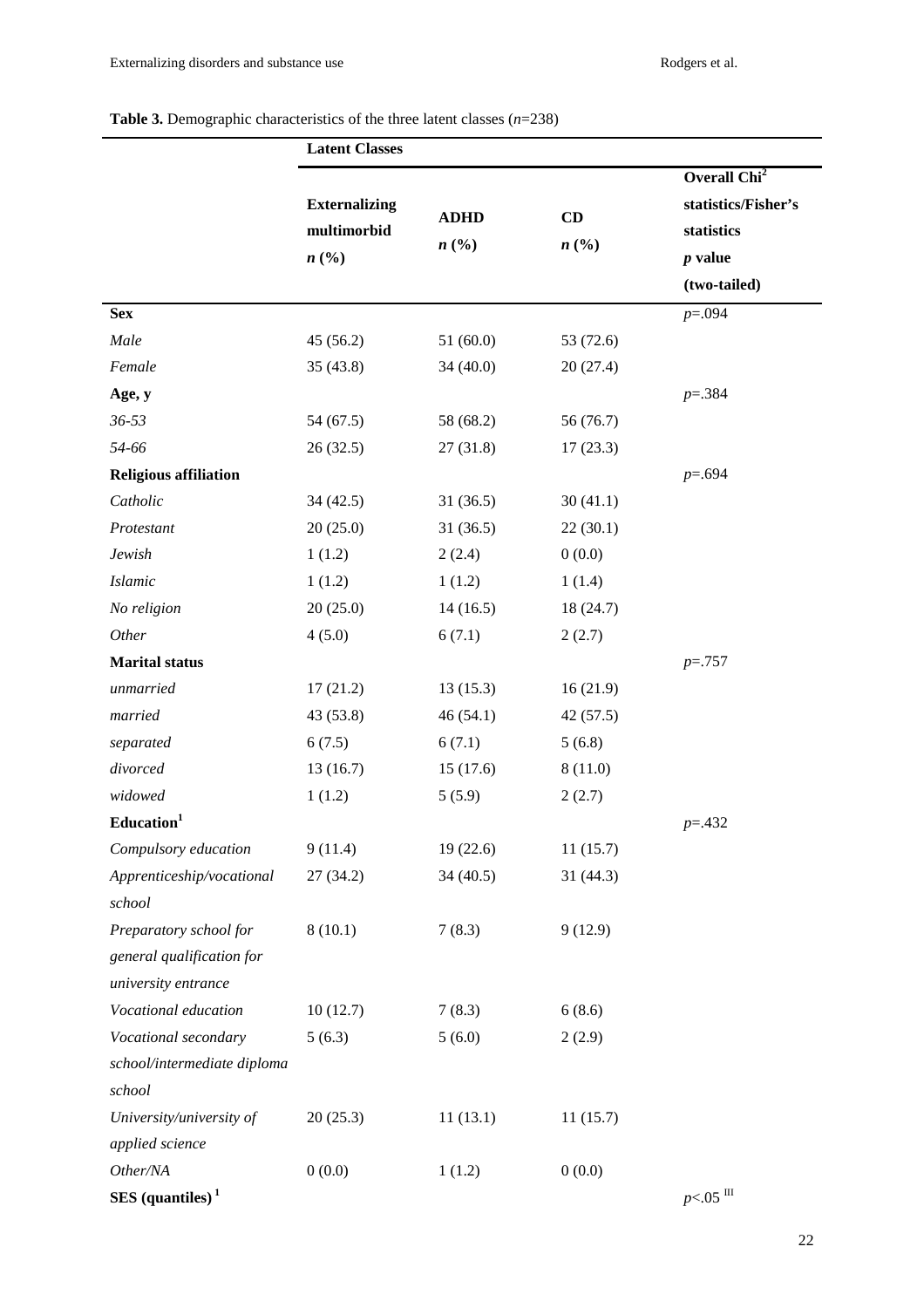| ${<}20$   | 7(8.8)   | 14(16.7)  | 8 (11.0)  |
|-----------|----------|-----------|-----------|
| 20-29     | 9(11.2)  | 16(19.0)  | 13 (17.8) |
| $30 - 39$ | 20(25.0) | 15(17.9)  | 27(37.0)  |
| $40 - 55$ | 26(32.5) | 29 (34.5) | 12(16.4)  |
| $>=55$    | 18(22.5) | 10(11.9)  | 13 (17.8) |
|           |          |           |           |

NA, not applicable

<sup>1</sup>The discrepancy between the total number of persons and the number of persons in the following rows result from missing items

SES: Socio economic status following Hollingshead's index<br><sup>I</sup> Class 1 significantly differs from class 2; <sup>II</sup> Class 1 significantly differs from class 3; <sup>III</sup> Class 2 significantly differs from class 3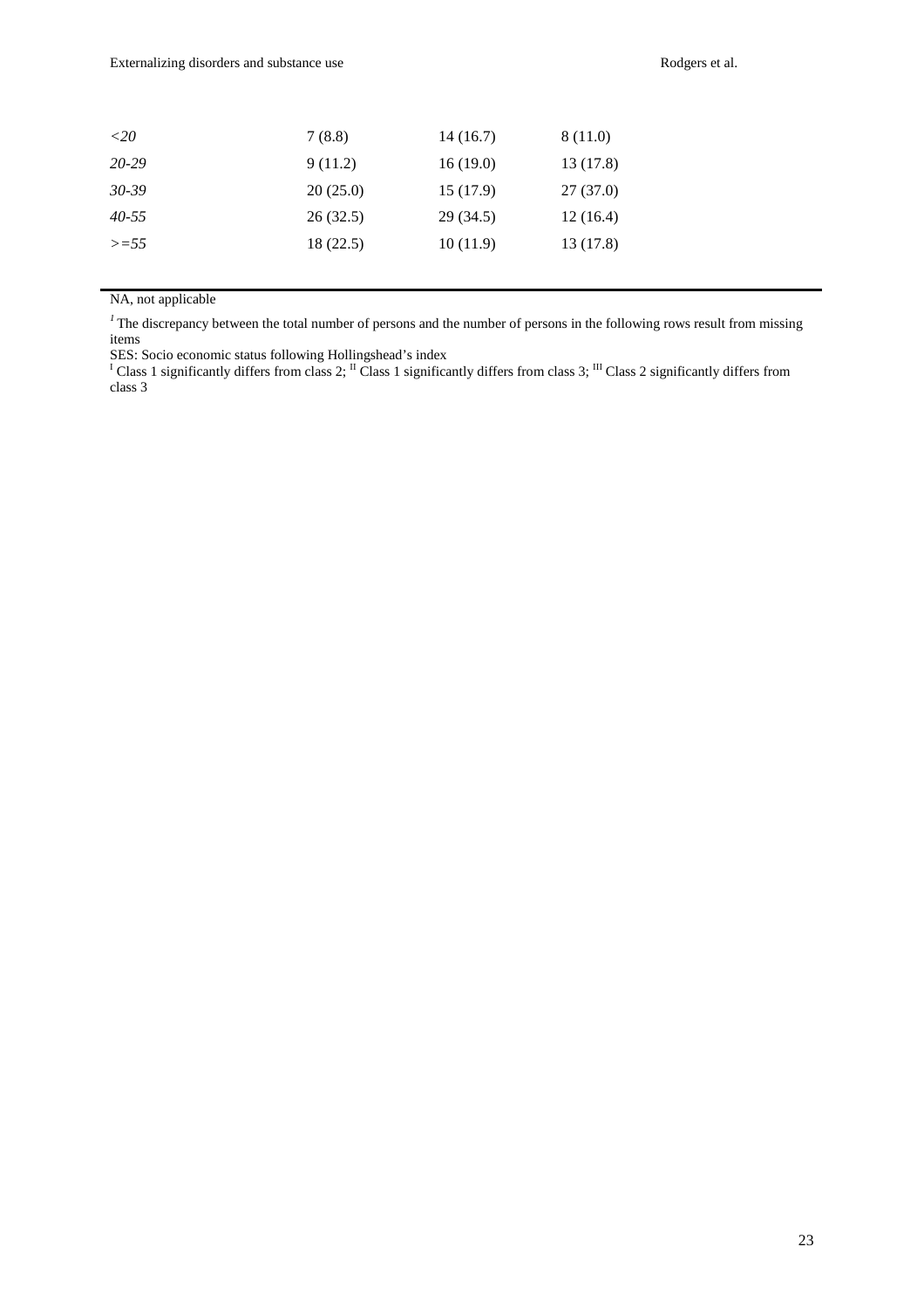| Table 4. Differences in the central tendency for the ADHD subscales inattention, hyperactivity, and impulsivity |  |  |  |
|-----------------------------------------------------------------------------------------------------------------|--|--|--|
| by the three latent classes $(n=238)$                                                                           |  |  |  |

|                      | <b>Latent Classes</b> |             |                 |                            |  |  |
|----------------------|-----------------------|-------------|-----------------|----------------------------|--|--|
|                      | <b>Externalizing</b>  | <b>ADHD</b> | CD              | <b>Kruskal-Wallis test</b> |  |  |
|                      | multimorbid           | $(n=85)$    | $(n=73)$        |                            |  |  |
|                      | $(n=80)$              |             |                 |                            |  |  |
|                      | mean rank             | mean rank   | mean rank $(n)$ | <i>p</i> value             |  |  |
| <b>ADHD</b> subscale |                       |             |                 |                            |  |  |
| Inattention          | 53.4                  | 69.8        | 50.9            | p<.05                      |  |  |
| <i>Hyperactivity</i> | 80.6                  | 60.8        | 53.1            | p<.05                      |  |  |
| <i>Impulsivity</i>   | 82.3                  | 59.1        | 62.6            | p<.05                      |  |  |
|                      |                       |             |                 |                            |  |  |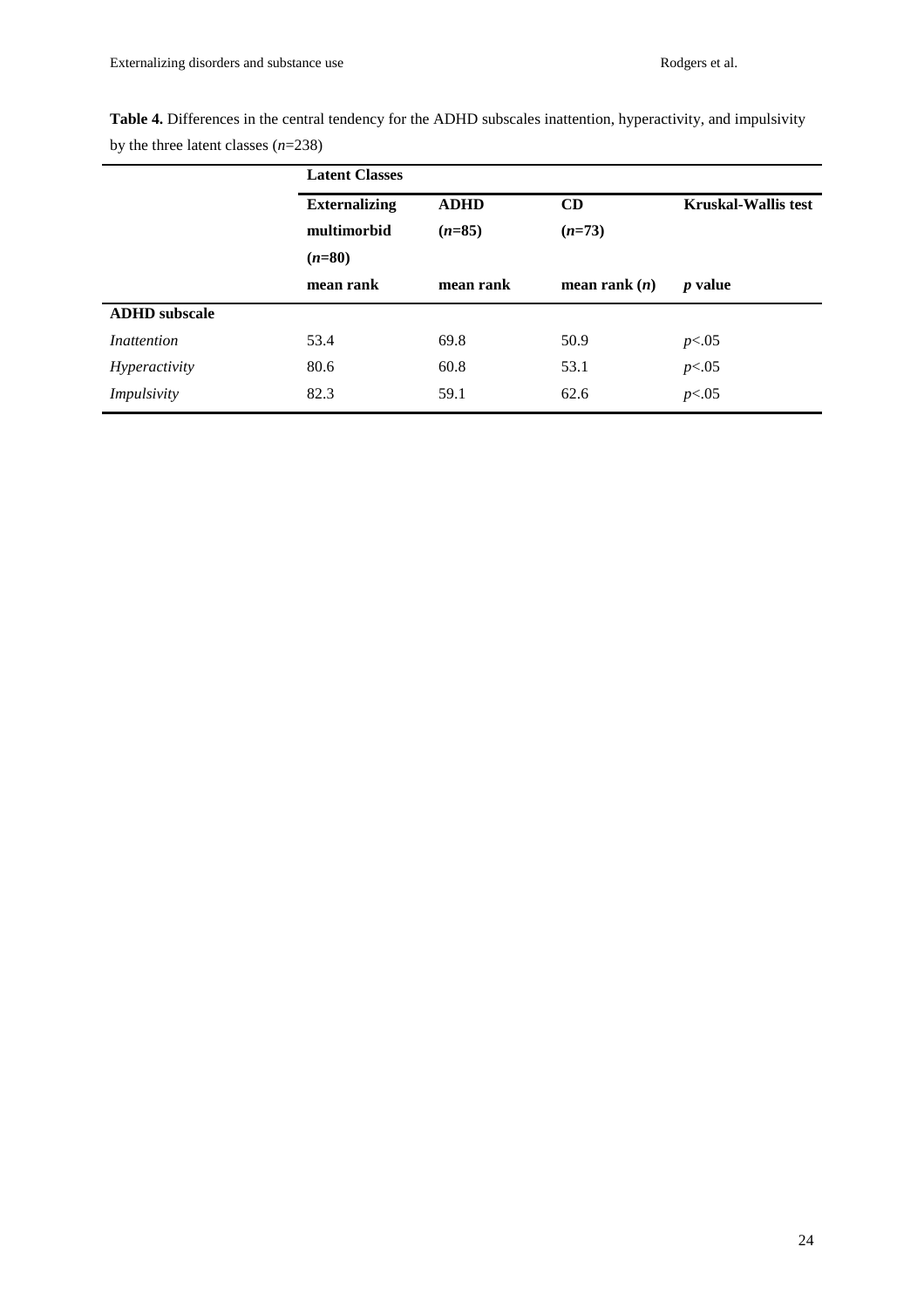|                                     | Latent                              |                         |                             |                                   |
|-------------------------------------|-------------------------------------|-------------------------|-----------------------------|-----------------------------------|
|                                     | <b>Classes</b>                      |                         |                             | Overall Chi <sup>2</sup>          |
|                                     | <b>Externalizing</b><br>multimorbid | <b>ADHD</b><br>$(n=85)$ | CD<br>$(n=73)$              | statistics/Fisher's<br>statistics |
|                                     | $(n=80)$<br>n(%)                    | n(%)                    | $n\left(\frac{0}{0}\right)$ | p value                           |
|                                     |                                     |                         |                             | (two-tailed)                      |
| <b>Alcohol</b>                      |                                     |                         |                             |                                   |
| abuse/dependence                    |                                     |                         |                             |                                   |
| Alcohol abuse                       | 22(27.5)                            | 11(12.9)                | 27(37.0)                    | $p<.01$ <sup>I, III</sup>         |
| Alcohol dependence                  | 11(13.8)                            | 9(10.6)                 | 14 (19.2)                   | $p = 0.296$                       |
| <b>Illicit drug</b>                 |                                     |                         |                             |                                   |
| abuse/dependence                    |                                     |                         |                             |                                   |
| Marijuana                           | 16(20.0)                            | 3(3.5)                  | 21(28.8)                    | $p<.001$ <sup>I, III</sup>        |
| abuse/dependence                    |                                     |                         |                             |                                   |
| Hallucinogen abuse/                 | 2(2.5)                              | 1(1.2)                  | 3(4.1)                      | $p = 0.448$                       |
| dependence                          |                                     |                         |                             |                                   |
| Stimulants abuse/                   | 0(0.0)                              | 0(0.0)                  | 1(1.4)                      | $p=.307$                          |
| dependence                          |                                     |                         |                             |                                   |
| Cocaine abuse/                      | 7(8.8)                              | 3(3.5)                  | 10(13.7)                    | $p = 0.074$                       |
| dependence                          |                                     |                         |                             |                                   |
| Narcotic abuse/                     | 2(2.5)                              | 1(1.2)                  | 12(16.4)                    | $p<.001$ II, III                  |
| dependence                          |                                     |                         |                             |                                   |
| Any illicit drug abuse <sup>1</sup> | 12(15.0)                            | 3(3.5)                  | 18(24.7)                    | $p<.001$ <sup>I, III</sup>        |
| Any illicit drug                    | 11(13.8)                            | 3(3.5)                  | 17(23.3)                    | $p<.01$ <sup>I, III</sup>         |
| dependence <sup>1</sup>             |                                     |                         |                             |                                   |

**Table 5.** Alcohol and illicit abuse/dependence characteristics for the *n*=238 subjects with ADHD, ODD/CD diagnoses in their childhood/adolescence

<sup>1</sup> Marijuana, hallucinogens, cocaine, stimulants, narcotics  $I$  Class 1 significantly differs from class 3;  $^{III}$  Class 2 significantly differs from  $I$ class 3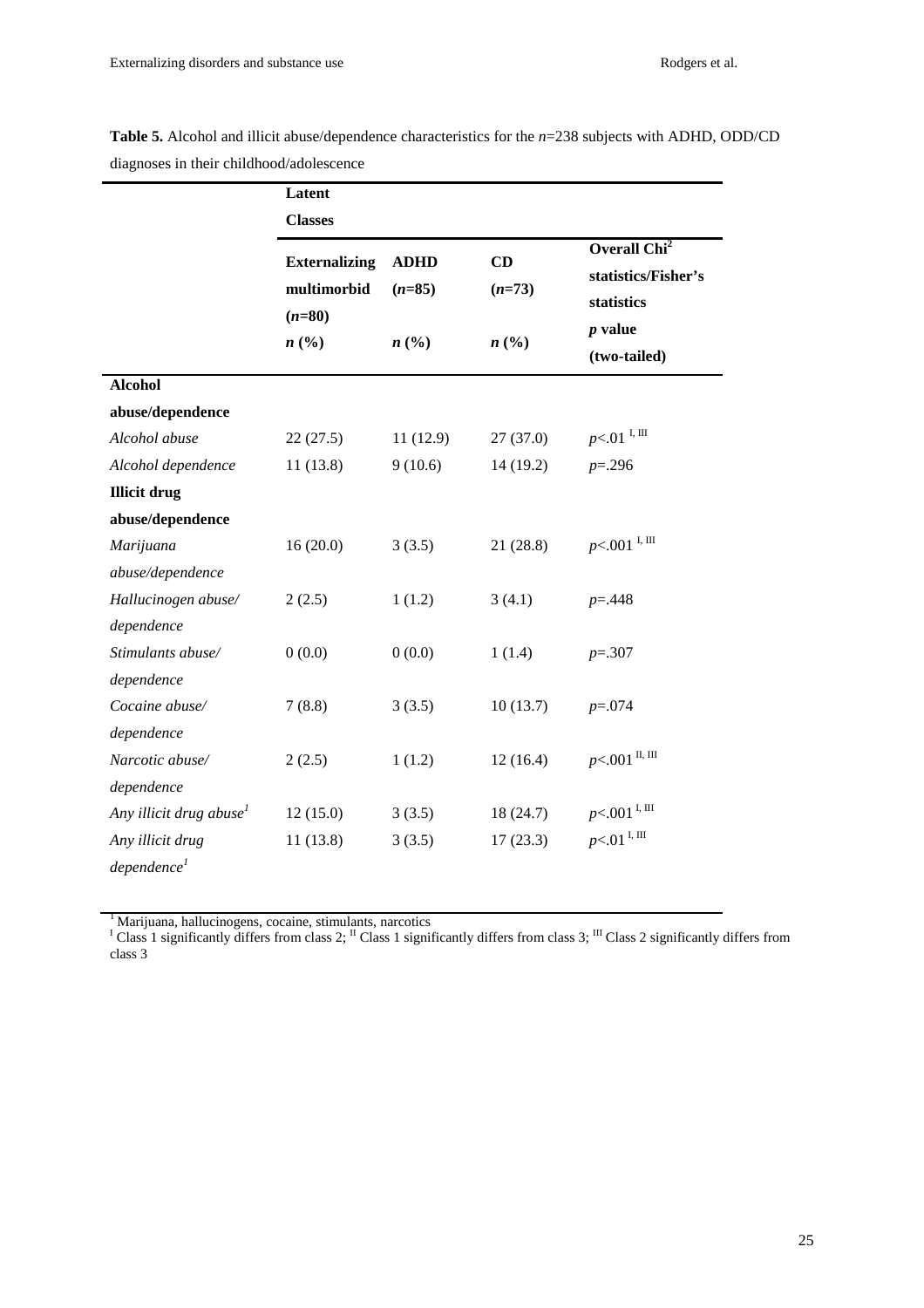| childhood/adolescence              |                                                 |                         |                |                                                               |
|------------------------------------|-------------------------------------------------|-------------------------|----------------|---------------------------------------------------------------|
|                                    | Latent                                          |                         |                |                                                               |
|                                    | <b>Classes</b>                                  |                         |                |                                                               |
|                                    | <b>Externalizing</b><br>multimorbid<br>$(n=80)$ | <b>ADHD</b><br>$(n=85)$ | CD<br>$(n=73)$ | Overall Chi <sup>2</sup><br>statistics/Fisher's<br>statistics |
|                                    | n(%)                                            | n(%)                    | n(%)           | <i>p</i> value<br>(two-tailed)                                |
| Psychotropic drugs <sup>1</sup>    |                                                 |                         |                |                                                               |
| Antidepressants                    | 15(18.8)                                        | 27(31.8)                | 17(23.3)       | $p = 145$                                                     |
| Sedative, hypnotic,                | 24(30.0)                                        | 38 (44.7)               | 20(27.4)       | $p<.05$ III                                                   |
| tranquillizer                      |                                                 |                         |                |                                                               |
| Antipsychotic drugs                | 1(1.2)                                          | 5(5.9)                  | 5(6.8)         | $p = 178$                                                     |
| Stimulants <sup>2</sup>            | 0(0.0)                                          | 0(0.0)                  | 1(1.4)         | $p=.307$                                                      |
| Antimanic drugs                    | 0(0.0)                                          | 2(2.4)                  | 2(2.7)         | $p = 0.466$                                                   |
| <b>Stationary</b>                  | 6(8.7)                                          | 10(14.3)                | 12(23.1)       | $p=.089$                                                      |
| hospitalization <sup>3</sup>       |                                                 |                         |                |                                                               |
| <b>Childhood adversities</b>       |                                                 |                         |                |                                                               |
| General childhood <sup>4</sup>     | 7(8.8)                                          | 3(3.5)                  | 10(13.7)       | $p=.074$                                                      |
| Death mother                       | 3(3.8)                                          | 0(0.0)                  | 1(1.4)         | $p = 161$                                                     |
| Death father                       | 7(9.1)                                          | 5(6.0)                  | 3(4.2)         | $p=.531$                                                      |
| Divorce parents                    | 22(27.5)                                        | 24(28.2)                | 20(27.4)       | $p=0.99$                                                      |
| Children's home                    | 21(26.6)                                        | 11(13.1)                | 12(16.4)       | $p=.077$                                                      |
| Runaway from home                  | 12(15.0)                                        | 8(9.4)                  | 17(23.3)       | $p=.059$                                                      |
| <b>Migration</b>                   | 7(11.5)                                         | 11(17.7)                | 10(18.5)       | $p = 0.519$                                                   |
| Other childhood                    |                                                 |                         |                |                                                               |
| problems                           |                                                 |                         |                |                                                               |
| <b>Bed-wetting</b>                 | 16(20.0)                                        | 22(25.9)                | 16(22.2)       | $p=.662$                                                      |
| <b>Dyslexia</b>                    | 6(7.6)                                          | 19(22.4)                | 3(4.1)         | $p<.001$ <sup>I, III</sup>                                    |
| <b>Sleep</b>                       |                                                 |                         |                |                                                               |
| <b>Nightmares</b>                  | 17(21.8)                                        | 25(29.8)                | 19(26.4)       | $p=.528$                                                      |
| Sleepwalking                       | 9(11.4)                                         | 13(15.3)                | 7(9.6)         | $p=.528$                                                      |
| Traumatic experiences <sup>5</sup> |                                                 |                         |                |                                                               |
| Accident                           | 5(23.8)                                         | 6(22.2)                 | 2(8.0)         | $p = 274$                                                     |
| Crime                              | 2(9.5)                                          | 8(29.6)                 | 3(12.0)        | $p = 172$                                                     |
| Sexual abuse                       | 6(7.5)                                          | 8(9.4)                  | 2(2.7)         | $p=.227$                                                      |
| War                                | 1(4.8)                                          | 3(11.1)                 | 3(12.0)        | $p=.783$                                                      |
| Violence                           | 9(42.9)                                         | 12(44.4)                | 19(73.1)       | $p=.056$                                                      |
| Overall trauma                     | 19 (90.5)                                       | 25(92.6)                | 24(92.3)       | $p=0.99$                                                      |

**Table 6.** Additional characteristics for the *n*=238 subjects with ADHD, ODD/CD diagnoses in their childhood/adolescence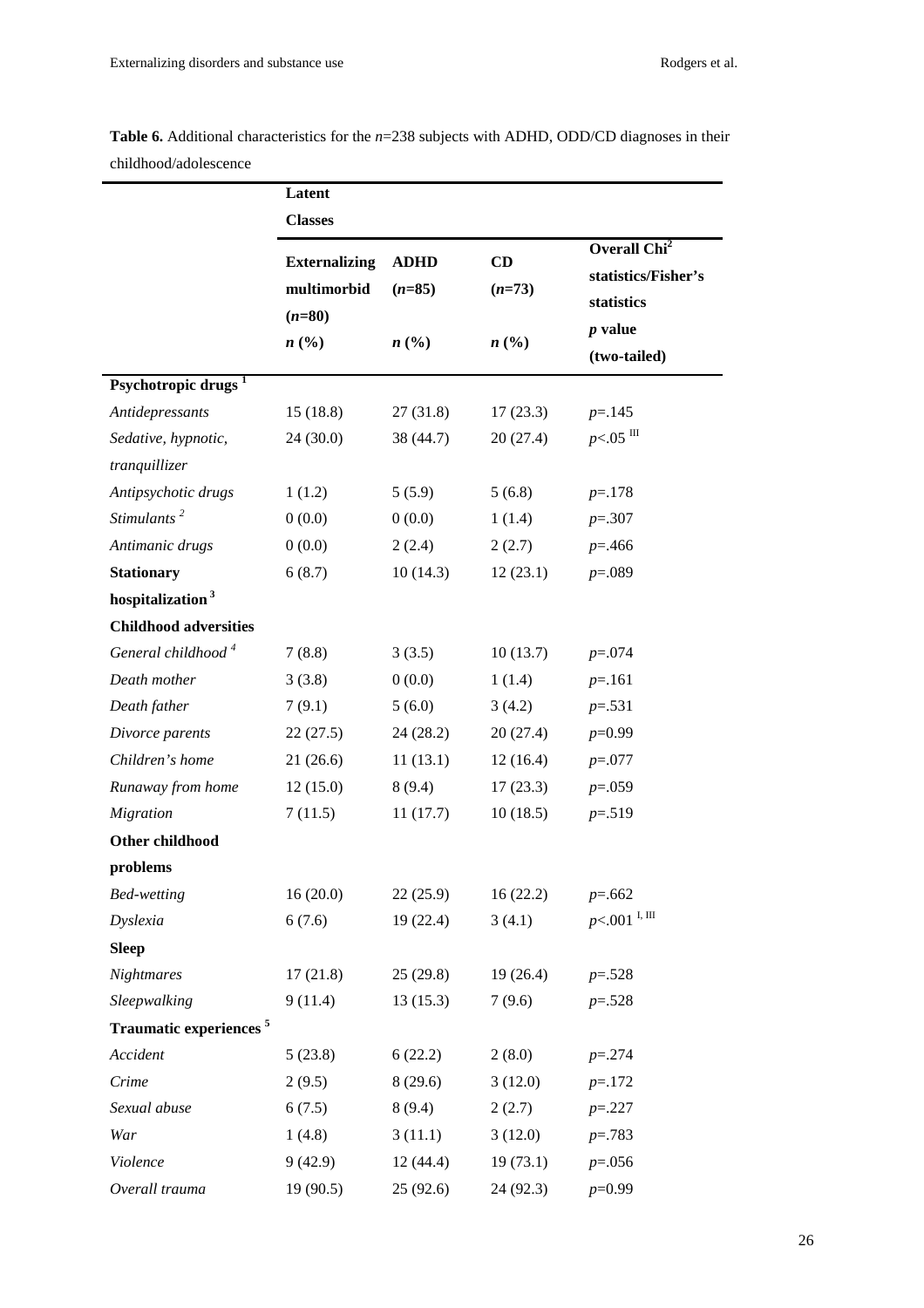$3$  Due to emotional/psychological problems, lifetime

Mean age of first hospitalization (years): Externalizing multimorbid=13.67 y; pure ADHD=17.10y; pure CD=11.36y (overall Kruskal-Wallis test:  $\chi^2 = 2.758$ ; df = 2; p = 0.252)<br><sup>4</sup> General childhood, rated from 1=happy to 4=very unhappy (mean rank): Externalizing multimorbid=128.44; pure

ADHD=121.49; pure CD=107.38 (overall Kruskal-Wallis test:  $\chi^2$  = 4.291; df = 2; p = 0.117)

<sup>5</sup>Lifetime

<sup>I</sup> Class 1 significantly differs from class 2; <sup>II</sup> Class 1 significantly differs from class 3; <sup>III</sup> Class 2 significantly differs from class 3

<sup>&</sup>lt;sup>1</sup> Lifetime consumption<br><sup>2</sup> Ritalin, Amphetamine, others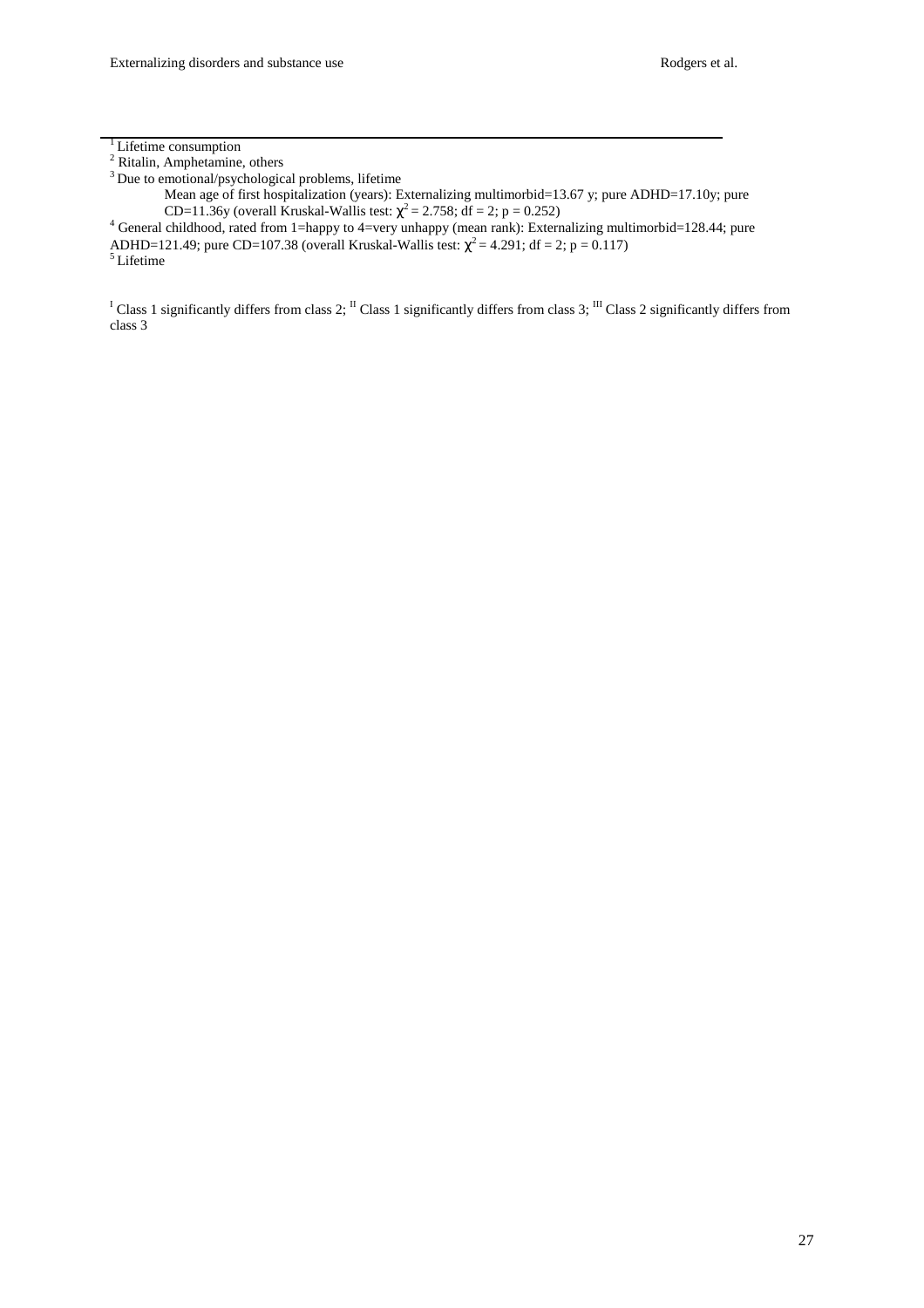| CHIRROOG/AGOIESCEILE          |                                                 |                             |                             |                                                               |  |  |
|-------------------------------|-------------------------------------------------|-----------------------------|-----------------------------|---------------------------------------------------------------|--|--|
|                               | Latent                                          |                             |                             |                                                               |  |  |
|                               | <b>Classes</b>                                  |                             |                             |                                                               |  |  |
|                               | <b>Externalizing</b><br>multimorbid<br>$(n=80)$ | <b>ADHD</b><br>$(n=85)$     | CD<br>$(n=73)$              | Overall Chi <sup>2</sup><br>statistics/Fisher's<br>statistics |  |  |
|                               | n(%)                                            | $n\left(\frac{0}{0}\right)$ | $n\left(\frac{0}{0}\right)$ | $p$ value                                                     |  |  |
|                               |                                                 |                             |                             | (two-tailed)                                                  |  |  |
| PTSD <sup>1,2</sup>           | 7(8.8)                                          | 7(8.2)                      | 8(11.0)                     | $p = 0.850$                                                   |  |  |
| <b>Internalizing</b>          |                                                 |                             |                             |                                                               |  |  |
| disorders <sup>3</sup>        |                                                 |                             |                             |                                                               |  |  |
| <b>GAD</b>                    | 3(3.8)                                          | 4(4.7)                      | 0(0.0)                      | $p=.202$                                                      |  |  |
| Overanxious disorder          | 17(21.2)                                        | 12(14.1)                    | 6(8.2)                      | $p=.075$                                                      |  |  |
| Panic disorder                | 6(7.5)                                          | 8(9.4)                      | 3(4.1)                      | $p = 439$                                                     |  |  |
| Separation anxiety            | 8(10.0)                                         | 11(12.9)                    | 4(5.5)                      | $p = 271$                                                     |  |  |
| disorder                      |                                                 |                             |                             |                                                               |  |  |
| Simple phobia                 | 17(21.2)                                        | 19(22.4)                    | 9(12.3)                     | $p=.230$                                                      |  |  |
| Social phobia                 | 11(13.8)                                        | 19(22.4)                    | 11(15.1)                    | $p=.290$                                                      |  |  |
| Agoraphobia                   | 6(7.5)                                          | 6(7.1)                      | 2(2.7)                      | $p = 0.396$                                                   |  |  |
| Dysthymia                     | 0(0.0)                                          | 6(7.1)                      | 1(1.4)                      | $p<0.05$ <sup>I</sup>                                         |  |  |
| <b>MDD</b>                    | 36(45.0)                                        | 49 (57.6)                   | 29(39.7)                    | $p=.065$                                                      |  |  |
| OCD                           | 4(5.0)                                          | 3(3.5)                      | 0(0.0)                      | $p = 181$                                                     |  |  |
| <b>Antisocial personality</b> | 14(17.5)                                        | 6(7.1)                      | 18(24.7)                    | $p<0.01$ III                                                  |  |  |
| disorder                      |                                                 |                             |                             |                                                               |  |  |
| Familiar                      |                                                 |                             |                             |                                                               |  |  |
| psychopathology               |                                                 |                             |                             |                                                               |  |  |
| Anxiety                       | 5(6.4)                                          | 2(2.4)                      | 8(11.4)                     | $p=.079$                                                      |  |  |
| Depression                    | 17(21.8)                                        | 16(19.0)                    | 16(22.2)                    | $p=.863$                                                      |  |  |
| Bipolar                       | 2(2.6)                                          | 5(6.0)                      | 3(4.2)                      | $p=.612$                                                      |  |  |
| OCD                           | 2(2.6)                                          | 1(1.2)                      | 0(0.0)                      | $p = 647$                                                     |  |  |
| Schizophrenia                 | 1(1.3)                                          | 2(2.4)                      | 2(2.7)                      | $p=.867$                                                      |  |  |

**Table 7.** Additional diagnoses for the *n*=238 subjects with ADHD, ODD/CD diagnoses in their childhood/adolescence

Abbreviations: Post traumatic stress disorder (PTSD); generalized anxiety disorder (GAD); major depression disorder (MDD); obsessive-compulsive disorder (OCD)

<sup>1</sup> PTSD onset (mean, years): externalizing multimorbid=20.43; pure ADHD=16.57; pure CD=13.88 (Kruskal-Wallis test:  $\chi^2$  = 0.996; df = 2;  $p = 0.608$ )

<sup>2</sup> PTSD offset (mean, years): externalizing multimorbid=37.03; pure ADHD=47.63; pure CD=35.60 (Kruskal-Wallis test:  $\chi^2$  $= 8.688$ ; df  $= 2$ ; p  $< 0.05$ )

<sup>3</sup>Lifetime

<sup>I</sup> Class 1 significantly differs from class 2; <sup>II</sup> Class 1 significantly differs from class 3; <sup>III</sup> Class 2 significantly differs from class 3